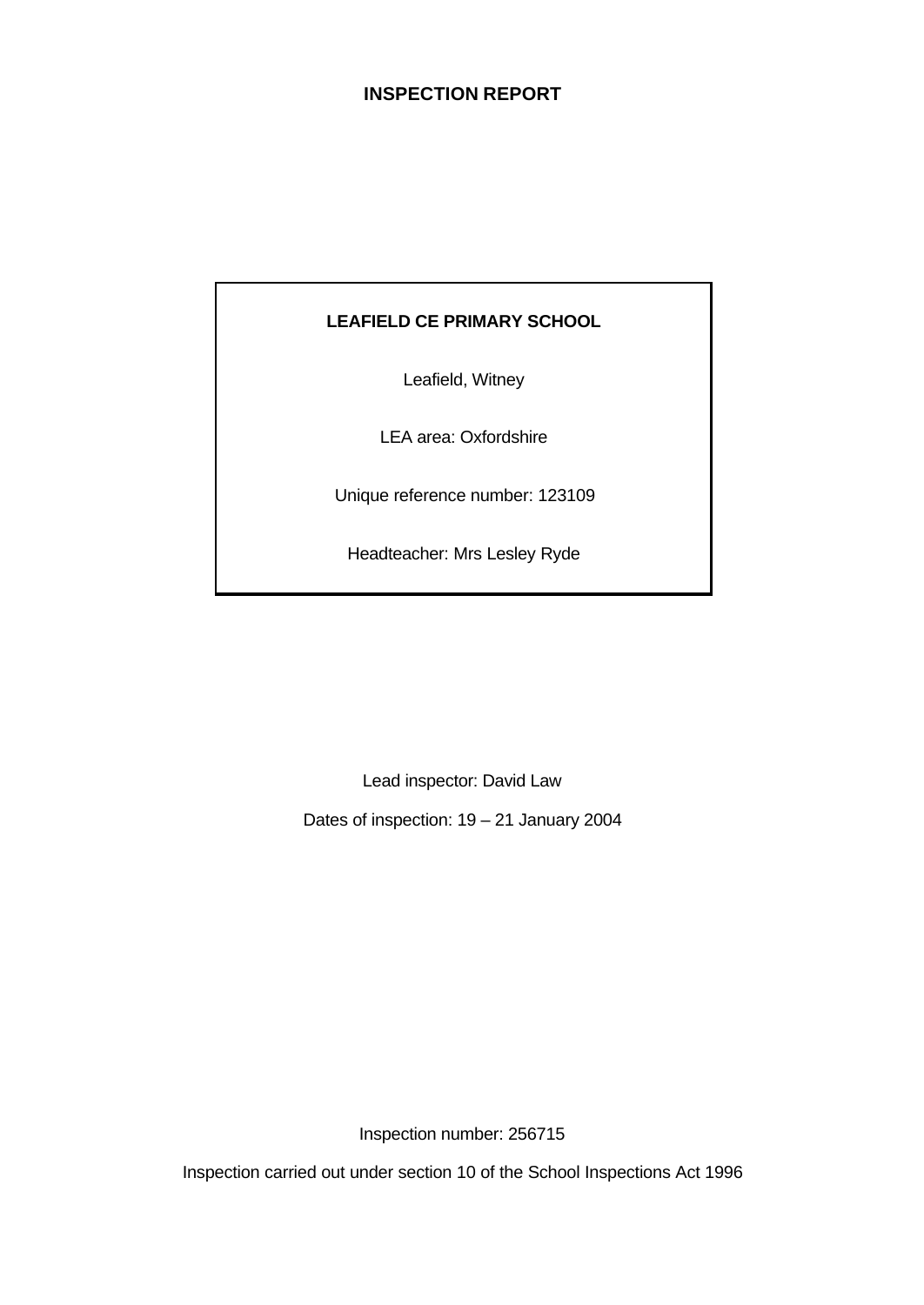## © Crown copyright 2004

This report may be reproduced in whole or in part for non-commercial educational purposes, provided that all extracts quoted are reproduced verbatim without adaptation and on condition that the source and date thereof are stated.

Further copies of this report are obtainable from the school. Under the School Inspections Act 1996, the school must provide a copy of this report and/or its summary free of charge to certain categories of people. A charge not exceeding the full cost of reproduction may be made for any other copies supplied.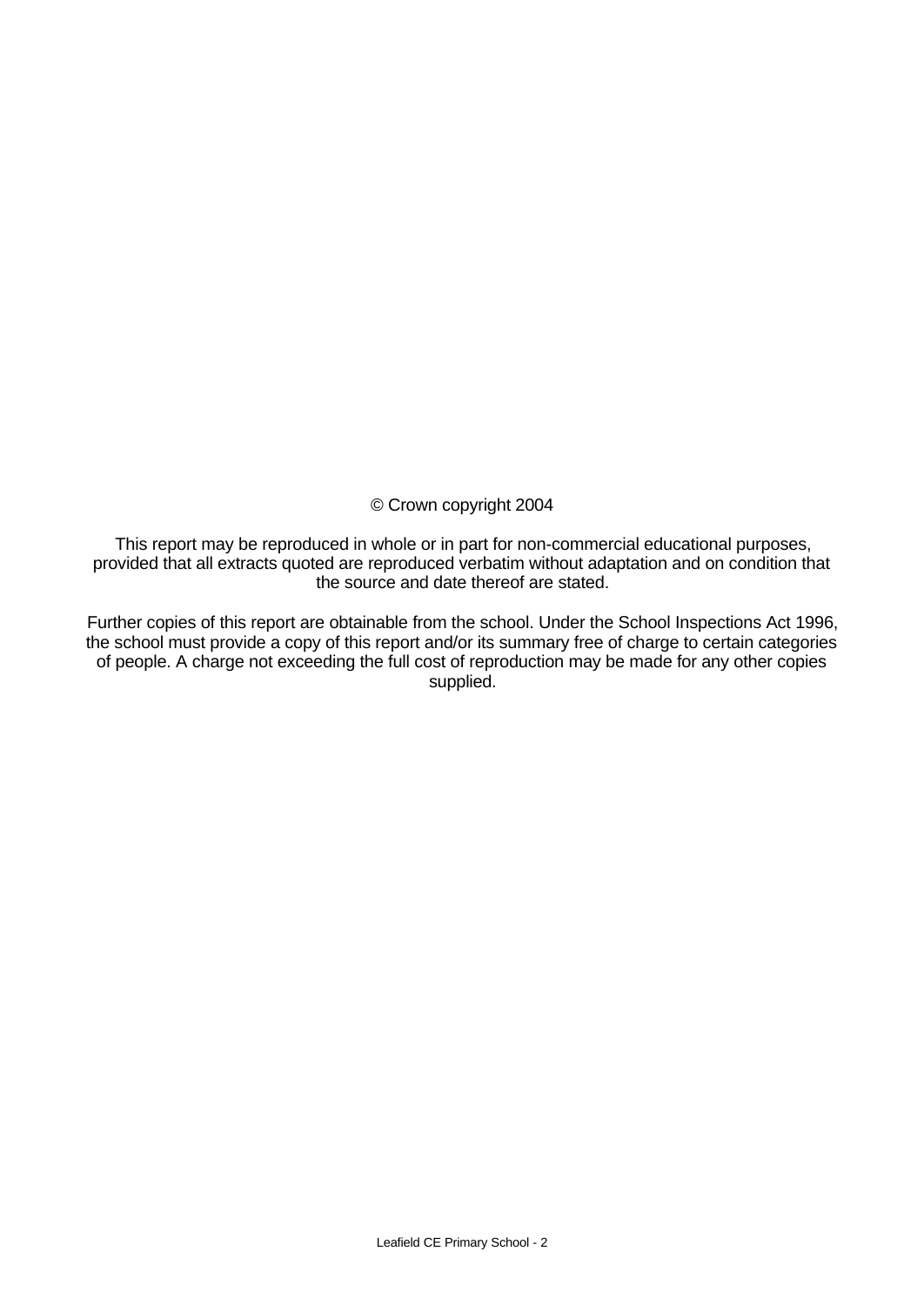# **INFORMATION ABOUT THE SCHOOL**

| Type of school:              | Primary                         |
|------------------------------|---------------------------------|
| School category:             | <b>Voluntary Controlled</b>     |
| Age range of pupils:         | 5 to 11 years                   |
| Gender of pupils:            | Mixed                           |
| Number on roll:              | 74                              |
| School address:              | The Green<br>Leafield<br>Witney |
| Postcode:                    | Oxfordshire<br>OX29 9NP         |
| Telephone number:            | 01993 878273                    |
| Fax number:                  | 01993 878549                    |
| Appropriate authority:       | The governing body              |
| Name of chair of governors:  | Dr Owen Green                   |
| Date of previous inspection: | 8 February 1999                 |

# **CHARACTERISTICS OF THE SCHOOL**

This is a smaller than average size school of 74 pupils – 43 boys and 31 girls. Attainment on entry to the Foundation Stage is generally average. There are four classes in the morning comprising: Foundation Stage children, a Year 1 and 2 class, a Year 3 and 4 class and a Year 5 and 6 class, but in the afternoon there are three classes as the Foundation Stage children are taught alongside Years 1 and 2 pupils. There are five teachers, including the headteacher. All pupils are of White British ethnic origin. Ten pupils have special educational needs (SEN), and this is broadly average, and one pupil has a Statement of Special Educational Need. The nature of pupils' SEN is mainly related to specific or moderate difficulties with learning. The proportion of pupils entitled to a free school meal is well below average at 2.8 per cent. The mobility of pupils is low; the proportion of pupils entering or leaving the school is below national averages. The school received an Achievement Award in 2002 as a result of improved standards in the end of Year 6 national tests.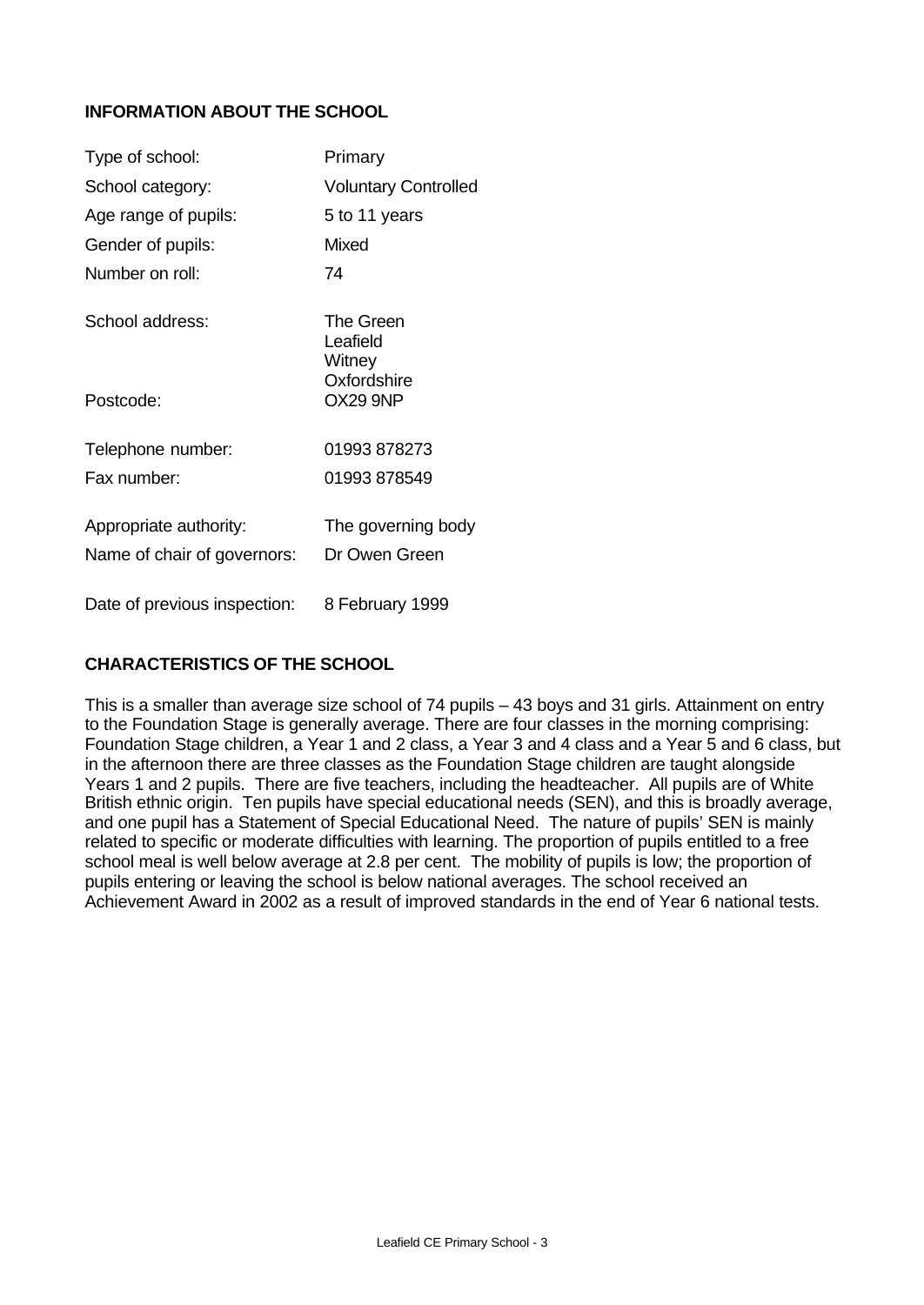## **INFORMATION ABOUT THE INSPECTION TEAM**

|       | Members of the inspection team |                | <b>Subject responsibilities</b>             |
|-------|--------------------------------|----------------|---------------------------------------------|
| 20575 | David Law                      | Lead inspector | English as an additional language           |
|       |                                |                | Special educational needs                   |
|       |                                |                | English                                     |
|       |                                |                | Science                                     |
|       |                                |                | Art and design                              |
|       |                                |                | Geography                                   |
|       |                                |                | History                                     |
|       |                                |                | Religious education                         |
| 9958  | <b>Tim Page</b>                | Lay inspector  |                                             |
| 22575 | <b>Martin Golds</b>            | Team inspector | Foundation stage                            |
|       |                                |                | <b>Mathematics</b>                          |
|       |                                |                | Information and communication<br>technology |
|       |                                |                | Design and technology                       |
|       |                                |                | <b>Music</b>                                |
|       |                                |                | Physical education                          |

The inspection contractor was:

Cambridge Education Associates Limited

Demeter House Station Road **Cambridge** CB1 2RS

Any concerns or complaints about the inspection or the report should be made initially to the inspection contractor. The procedures are set out in the leaflet *'Complaining about Ofsted Inspections'*, which is available from Ofsted Publications Centre (telephone 07002 637833) or Ofsted's website (www.ofsted.gov.uk).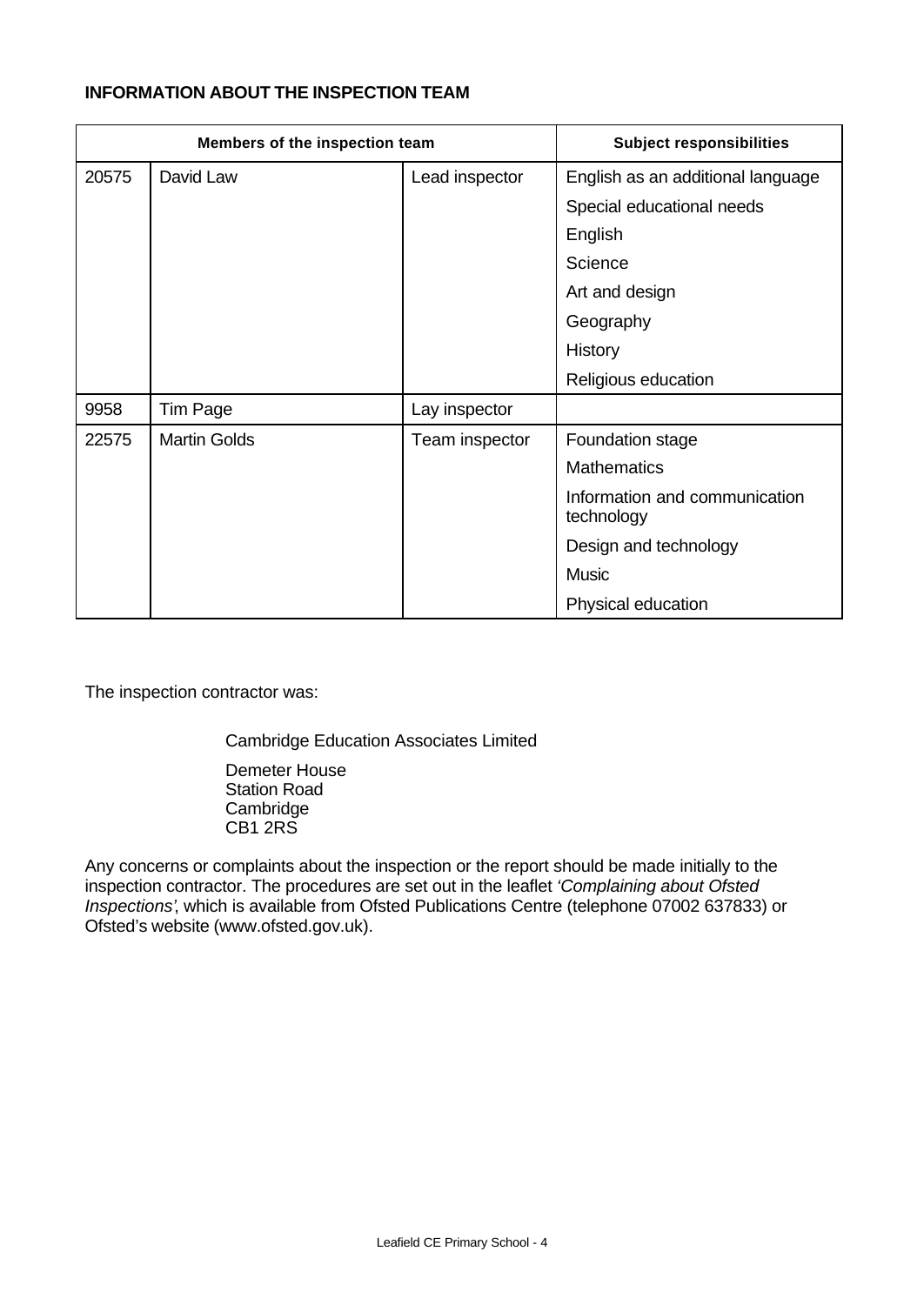## **REPORT CONTENTS**

|                                                                                                                                    | Page |
|------------------------------------------------------------------------------------------------------------------------------------|------|
| <b>PART A: SUMMARY OF THE REPORT</b>                                                                                               | 6    |
| <b>PART B: COMMENTARY ON THE MAIN INSPECTION FINDINGS</b>                                                                          |      |
| <b>STANDARDS ACHIEVED BY PUPILS</b>                                                                                                | 8    |
| Standards achieved in areas of learning, subjects and courses                                                                      |      |
| Pupils' attitudes, values and other personal qualities                                                                             |      |
| <b>QUALITY OF EDUCATION PROVIDED BY THE SCHOOL</b>                                                                                 | 11   |
| Teaching and learning<br>The curriculum<br>Care, guidance and support<br>Partnership with parents, other schools and the community |      |
| <b>LEADERSHIP AND MANAGEMENT</b>                                                                                                   | 15   |
| <b>PART C: THE QUALITY OF EDUCATION IN AREAS OF LEARNING</b><br><b>AND SUBJECTS</b>                                                | 18   |
| <b>AREAS OF LEARNING IN THE FOUNDATION STAGE</b>                                                                                   |      |
| <b>SUBJECTS IN KEY STAGES 1 AND 2</b>                                                                                              |      |
| <b>PART D: SUMMARY OF THE MAIN INSPECTION JUDGEMENTS</b>                                                                           | 31   |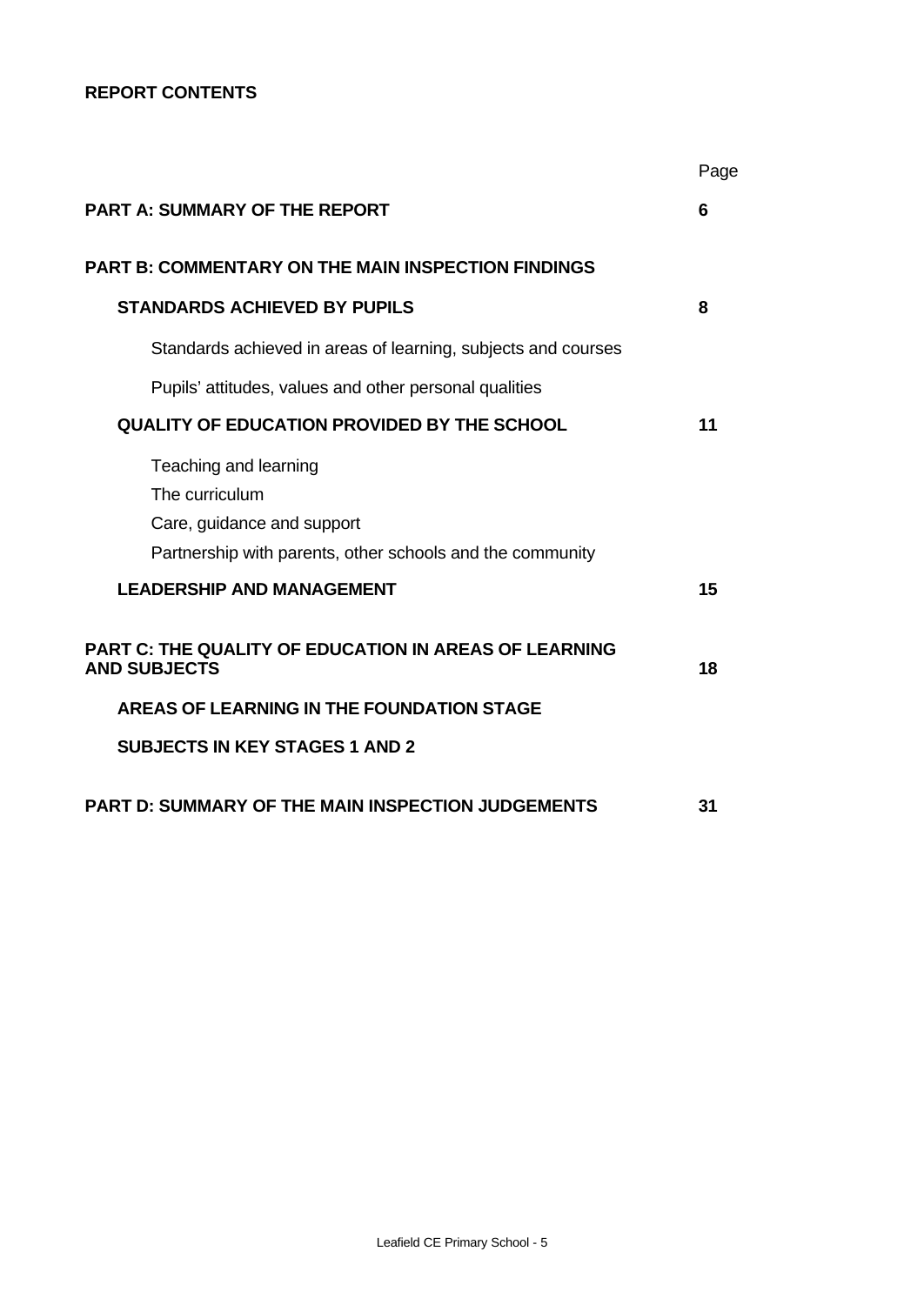# **PART A: SUMMARY OF THE REPORT**

## **OVERALL EVALUATION**

**This is a caring school with a positive ethos that values all its pupils and makes satisfactory provision for them**. Standards in reception and in Years 3 to 5 are above national averages in mathematics and science and pupils achieve well. There has been a significant improvement in Year 6 national test results since 2001. Teaching and learning are good in the reception class and in the Year 5 and 6 class, but there are weaknesses in Years 1 and 2, where standards in writing and mathematics are below average. Leadership and management are satisfactory and the school gives satisfactory value for money.

The school's main strengths and weaknesses are:

- Links with parents are very good and they are highly satisfied with the school
- Well above average standards in the end of Year 6 tests
- Pupils achieve well in science because of good teaching
- Relationships are very good pupils are well cared for
- The school sets high expectations for pupils' conduct and they behave well
- Provision for pupils' spiritual, moral, social and cultural development is good
- Below average standards in writing and mathematics in Years 1 and 2
- ICT resources are unsatisfactory; this restricts pupils' progress in Years 5 and 6
- Attendance is below average a very small minority of parents do not make enough effort to ensure the attendance of their children

Since the last inspection in 1999, the school has made steady improvement, despite significant changes in personnel – including four headteachers. In 1999, standards were below average at the end of Year 6 in mathematics and science and are now above average. A sound development plan is now in place. It is based on the analysis of relevant information, and priorities for improvement are identified and tackled. The effectiveness of curriculum planning and teaching is now checked systematically. The headteacher has time to undertake management responsibilities and pupils have appropriate opportunity to learn how to swim. The school has made satisfactory progress in addressing the key issues from the last inspection.

| <b>Results in National</b><br>Curriculum tests at the end |      | similar schools |      |      |
|-----------------------------------------------------------|------|-----------------|------|------|
| of Year 6, compared with:                                 | 2001 | 2002            | 2003 | 2003 |
| English                                                   |      |                 |      |      |
| mathematics                                               |      | A*              |      | Д*   |
| science                                                   |      | A*              |      |      |

## **STANDARDS ACHIEVED**

*Key: A - well above average; B – above average; C – average; D – below average; E – well below average. Similar schools are those whose pupils attained similarly at the end of Year 2. A grade of A\* means the school is in the top 5% nationally.*

**Pupils achieve well in the reception class and in Years 3 to 6.** The goals children are expected to reach by the end of reception are attained by most and children make good gains in their learning. Pupils in Years 1 and 2 achieve less well than they should in writing and mathematics and standards are below average by the end of Year 2, although reading is broadly average. Pupils' achievement is at its best in Years 5 and 6. By the end of Year 6, standards are above average in science and mathematics and in English they are average. This is a great improvement on the position just two years ago. Pupils' competence in ICT is satisfactory in Years 1 and 2, but it is below average by the end of Year 6 because of weaknesses in the provision of software and resources. In other subjects, standards and pupils' achievement are satisfactory. **Relationships are very good and the school provides well for pupils' spiritual, moral, social and cultural**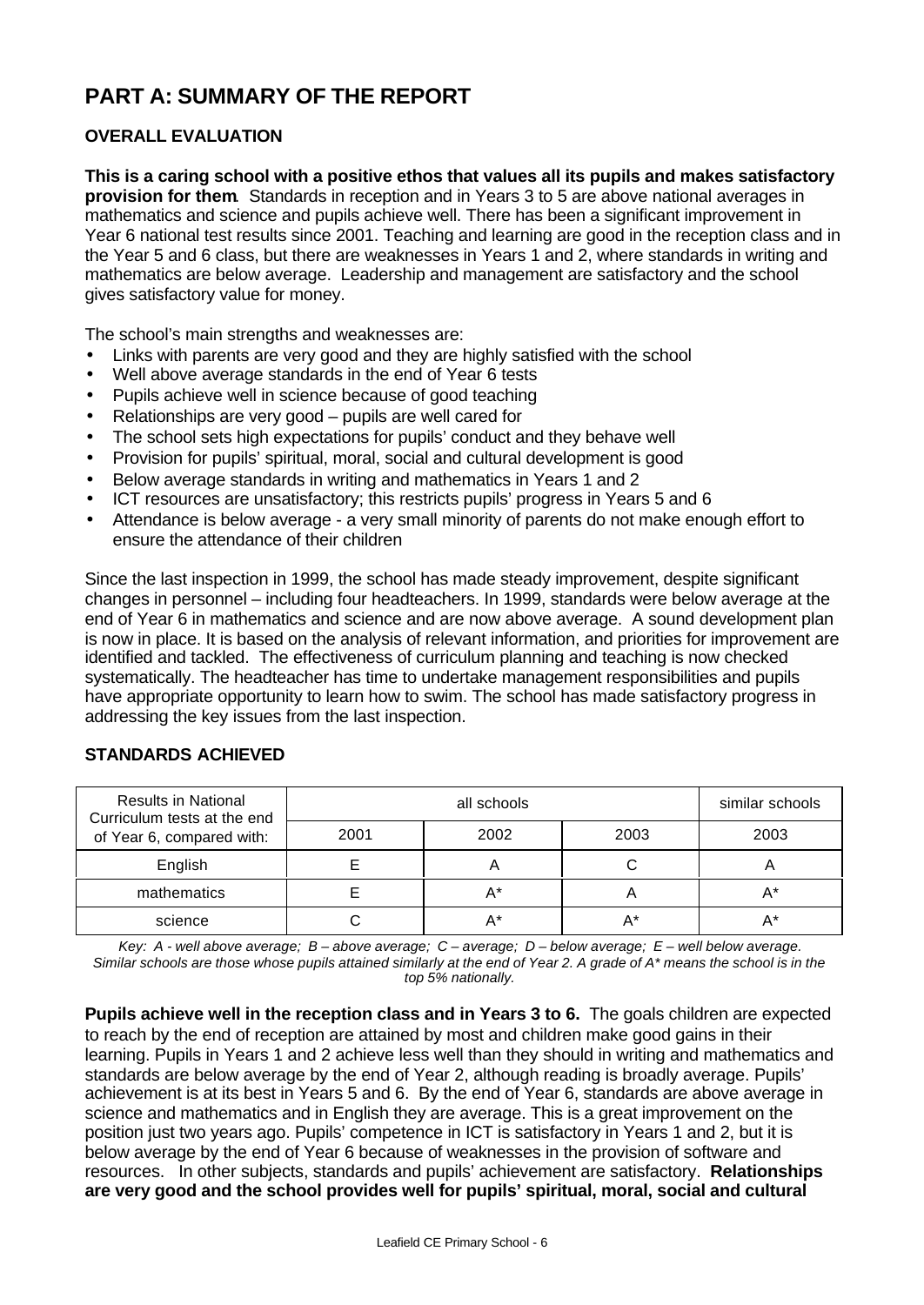**development.** Behaviour is good; pupils work and play well together. Although pupils arrive in school on time, attendance is below average - despite the fact that the school takes appropriate action to promote good attendance.

## **QUALITY OF EDUCATION**

**The quality of education provided by the school is satisfactory. Teaching and learning is** satisfactory, overall. It is good in Years 5 and 6 and for pupils in the reception year; it is satisfactory in Years 3 and 4. In Years 1 and 2, teaching is unsatisfactory and pupils do not learn as well as they should. Where teaching is best, pupils are challenged to think, make good gains in their learning and acquire skills, knowledge and understanding at a good rate. There is very good subject knowledge in science and pupils learn this well. The school provides a sound curriculum. Provision for pupils with special educational needs is satisfactory. Pupils have a good opportunity to participate in sport. Pupils' opinions are listened to carefully and acted on sensitively. There is a high level of trust between pupils, teachers and other staff; all pupils get good care and support**.** Partnership with parents is very strong, they are appreciative of their school, and there are good links with the community.

## **LEADERSHIP AND MANAGEMENT**

**Leadership and management are satisfactory**. The governing body meets its statutory responsibilities, has clear aims and policies and sets an appropriate overall strategic direction. The headteacher, and staff with leadership responsibilities, are committed to the school's improvement and performance is monitored appropriately. They are proud of the improvement in test results at the end of Year 6. The headteacher has worked effectively to establish common values and practices, and staff work co-operatively with each other. Teaching assistants are a valuable support in the classrooms, work very conscientiously and are valued as an integral part of the team. The school improvement plan sets relevant priorities.

# **PARENTS' AND PUPILS' VIEWS OF THE SCHOOL**

Parents are highly satisfied with the school. They feel that the school encourages their children to work hard and do their best. Parents feel comfortable about approaching the school with any concerns. Most pupils like coming to school and feel that teachers listen to their ideas and opinions.

# **IMPROVEMENTS NEEDED**

The most important things the school should do to improve are:

- Raise standards in writing and mathematics in Years 1 and 2 by improving the quality of teaching in these subjects
- Improve the provision of ICT resources, particularly for Years 5 and 6, to raise standards further
- The governing body should review how it might secure better attendance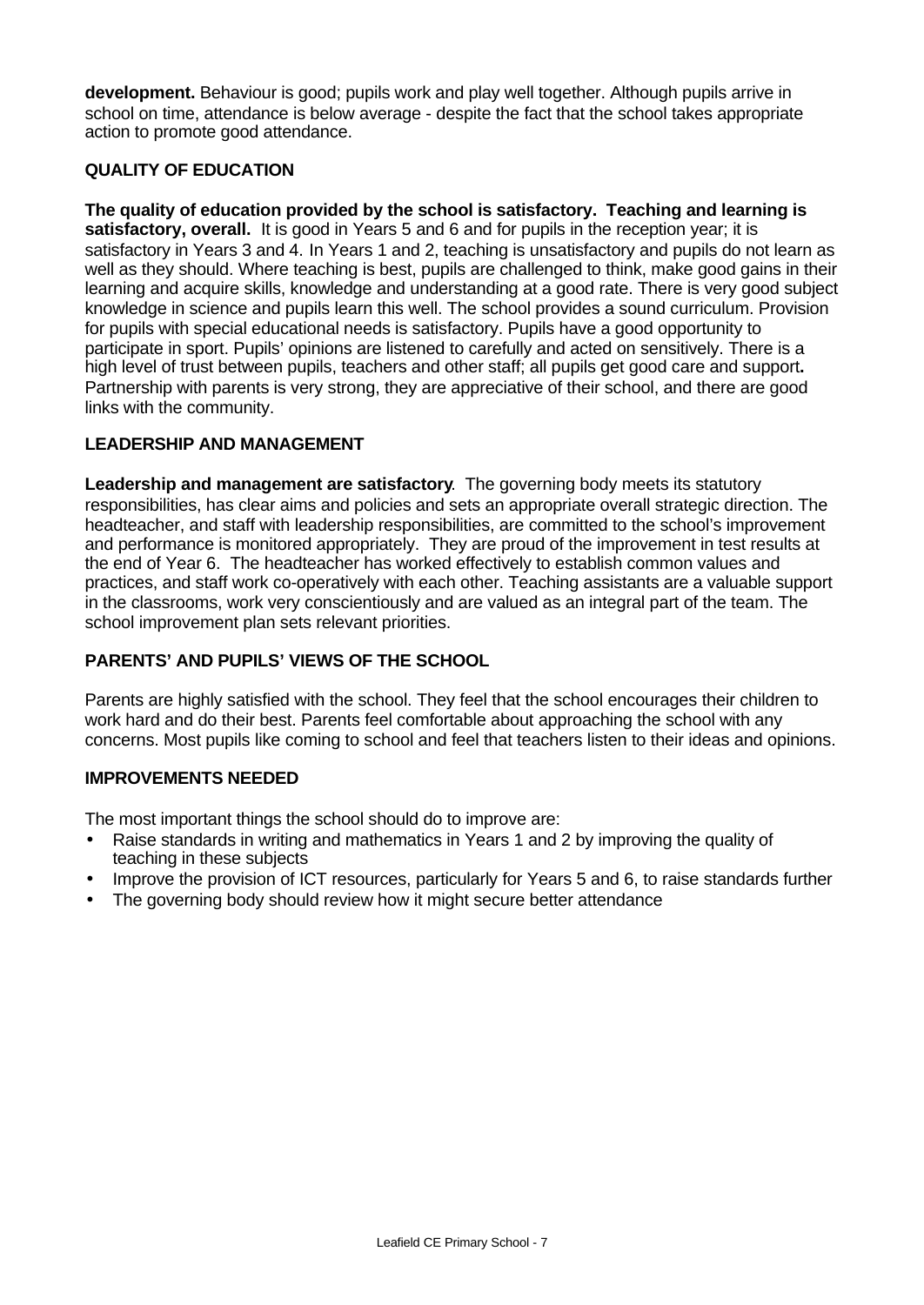# **PART B: COMMENTARY ON THE INSPECTION FINDINGS**

# **STANDARDS ACHIEVED BY PUPILS**

#### **Standards achieved in areas of learning, subjects and courses**

Children achieve well in the reception class; standards are above average in most areas of learning. In Years 1 and 2, pupils achieve too little and by the end of Year 2 standards in writing and mathematics are below average. In Years 3 and 4, pupils make good progress, overall, in English and mathematics; this quickens in Years 5 and 6, and by the end of Year 6 standards in mathematics are above national averages and average in English. In science, pupils achieve well throughout the school. Standards in ICT are below average by the end of Year 6. In all other subjects, standards are average.

## **Main strengths and weaknesses**

- Year 6 pupils attained very good national test results in science and mathematics in 2003
- Pupils in Years 5 and 6 achieve well because of good teaching
- Pupils achieve well in science because of good teaching
- In the reception class, children make good gains in their learning
- Provision in ICT is unsatisfactory and pupils achieve too little by the end of Year 6

- 1. In reception, children make good gains in their learning and achieve well. By the time they enter Year 1, most have attained the goals children are expected to reach in personal, social and emotional development, communication, language and literacy, mathematical development and knowledge and understanding of the world. Their overall standards are above expectations.
- 2. The gains made in the reception are not built on sufficiently well in Years 1 and 2. In key literacy and numeracy skills, pupils do not achieve enough. By the end of Year 2, standards in writing and mathematics are below average. In contrast, speaking and listening skills are good and pupils achieve well in science where there is specialist teaching.
- 3. Pupils make good progress, overall, in Years 3 and 4 and reach a satisfactory standard in key literacy and numeracy skills. The pace of pupils' learning in Years 5 and 6 is good and pupils achieve well. Standards are above average in mathematics and science and average in English.
- 4. The achievement of pupils with special educational needs and those with particular gifts and talents is satisfactory. At the end of Year 2, boys achieve less well than girls in literacy. There is little gender difference by the end of Year 6.
- 5. The Year 2 results in the national tests for writing and mathematics have been below or well below the national average for the last three years. The reading results have been at about the average level over this period. Compared with the results of similar schools, test results show reading as below average and writing and mathematics well below.
- 6. This contrasts with the end of Year 6 tests where results in all subjects rose sharply in 2002 to well above average. In 2003, results were sustained at above average in mathematics and science but were average in English, mainly because writing was below average in contrast to reading, which was above. Given that pupils' results at the end of Year 2 were well below average, the value added by the end of Year 6 is very good. When compared with similar schools, pupils' attainment in mathematics is above average and well above in science, but English performance is below average.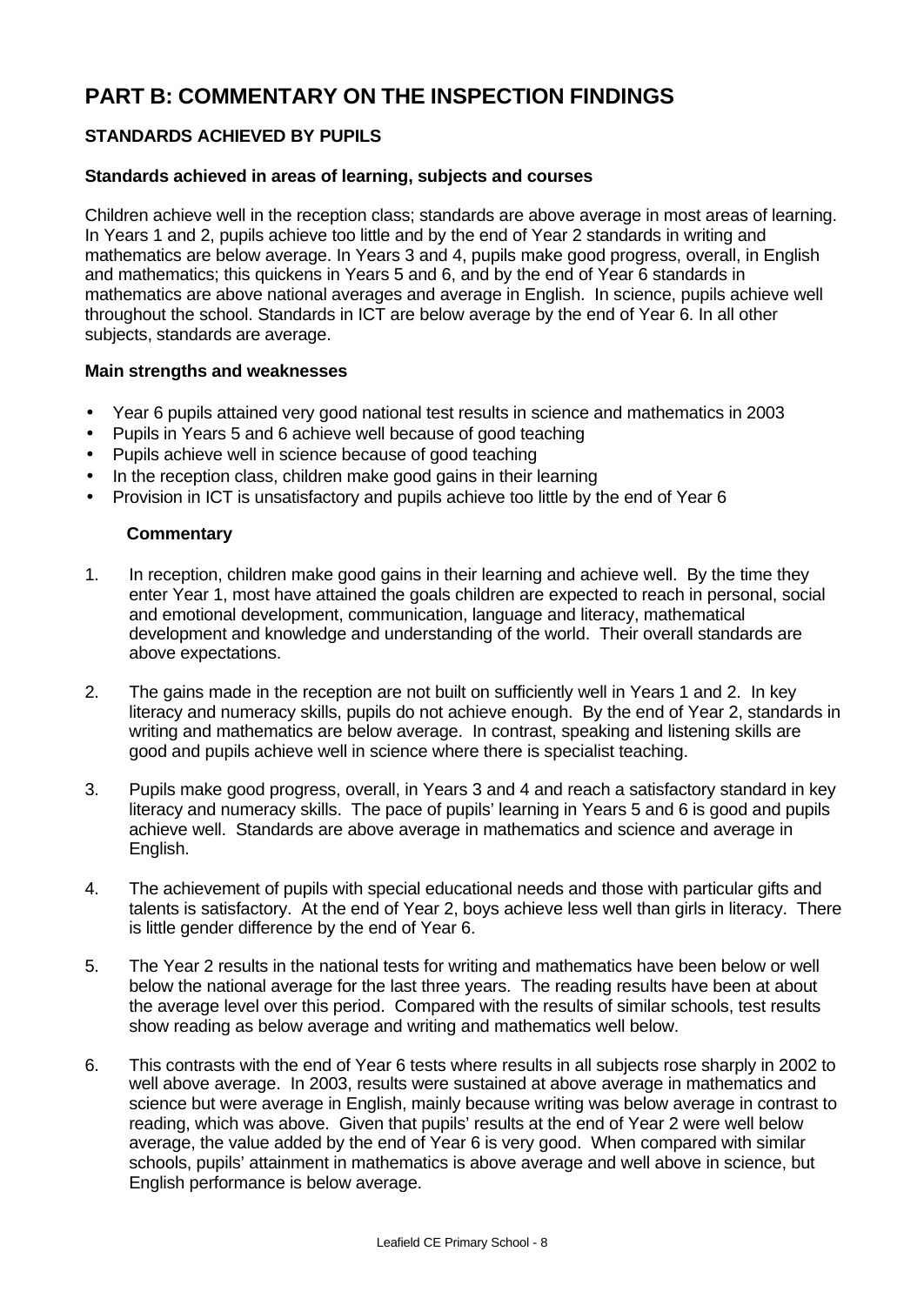- 7. For results at the higher Level 5 of the National Curriculum, by the end of Year 6, English is average and mathematics and science well above average. Against similar schools, whilst mathematics remains above average and science well above, English is below. At the end of Year 2, results for the higher Level 3 are below average in all subjects.
- 8. Pupils' results in mathematics and English against the school's end-of-Year-6 targets are generally good and the targets set are sufficiently challenging.
- 9. Pupils' competence in ICT is satisfactory in Years 1 and 2, but unsatisfactory by the end of Year 6 because of weaknesses in provision. Standards in RE are in line with expectations. In all other subjects of the curriculum achievement is satisfactory and standards are average.
- 10. At the last inspection, standards at the end of Year 6 in writing, mathematics and science were below average. Since then, standards have improved well, particularly in mathematics and science. However, there is now an issue about standards that are too low in numeracy and literacy by the end of Year 2. Standards in science have improved across the school because of effective specialist teaching.

#### **Standards in national tests at the end of Year 2 – average point scores in 2003**

| Standards in:      | School results | <b>National results</b> |
|--------------------|----------------|-------------------------|
| Reading            | 16.0 (15.6)    | 15.9 (15.8)             |
| Writing            | 12.0(13.0)     | 14.8 (14.4)             |
| <b>Mathematics</b> | 14.2 (16.2)    | 16.4 (16.5)             |

*There were 11 pupils in the year group. Figures in brackets are for the previous year.*

#### **Standards in national tests at the end of Year 6 – average point scores in 2003**

| Standards in: | School results | National results |
|---------------|----------------|------------------|
| English       | 27.0 (29.3)    | 27.0(27.0)       |
| mathematics   | 29.0 (31.2)    | 27.0 (26.6)      |
| science       | 31.4(32.5)     | 28.8 (28.3)      |

*There were 10 pupils in the year group. Figures in brackets are for the previous year.*

## **Pupils' attitudes, values and other personal qualities**

Pupils' attitudes and behaviour are good. Pupils' spiritual, moral social and cultural development is good, overall. Attendance is unsatisfactory, but punctuality is good.

#### **Main strengths and weaknesses**

- The school council enables pupils to express their views well
- Relationships are very good pupils are highly valued and well cared for
- Pupils' spiritual awareness, respect for each other, understanding of right and wrong and their social skills are good and fostered effectively by the school

## **Commentary**

11. Attendance is below average compared with the national figures. This results from a minority of pupils whose parents do not encourage their children to attend by taking holidays in termtime. Most pupils attend regularly and arrive on time. The school monitors attendance well.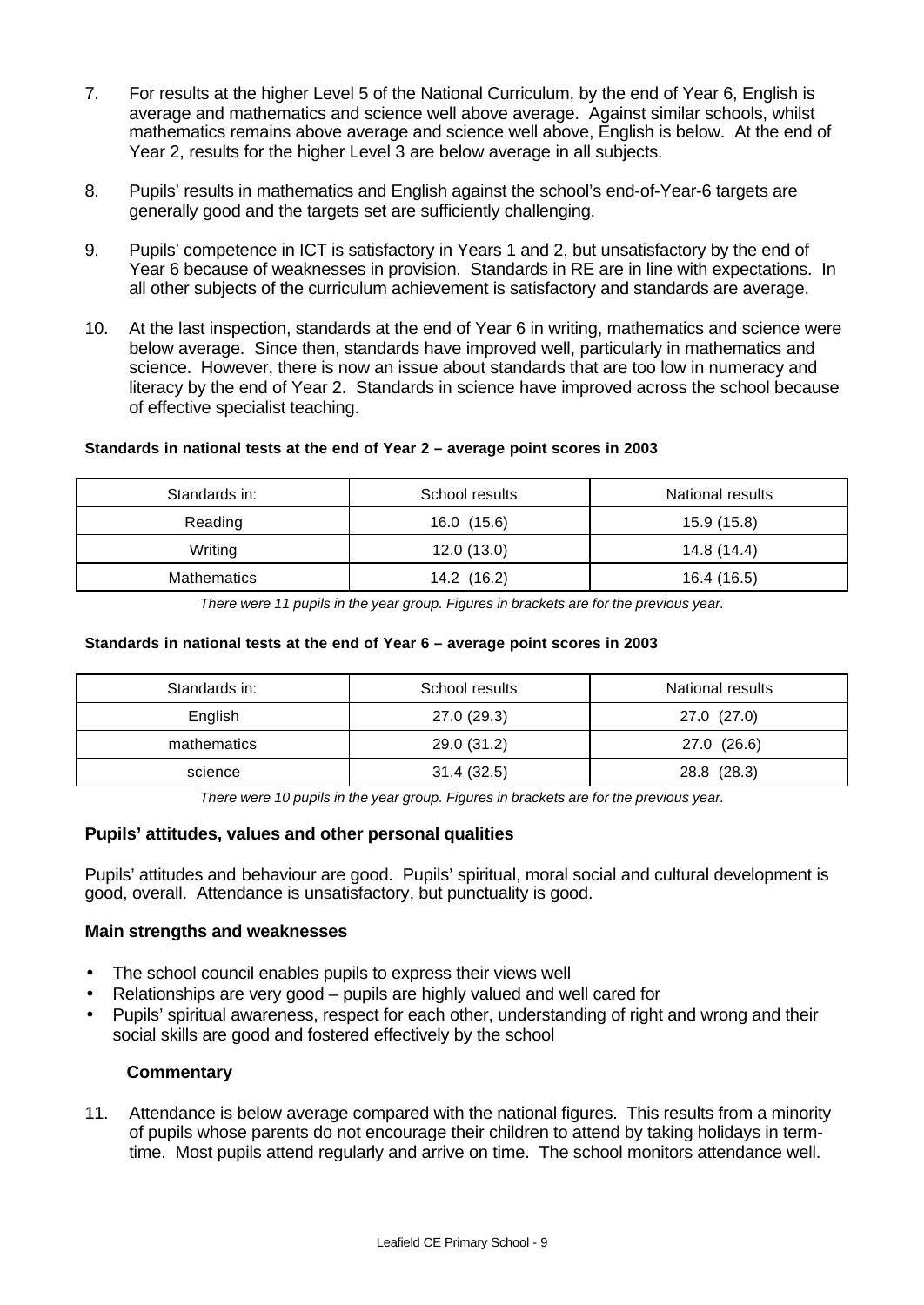- 12. The majority of pupils are very keen to come to school, and their interest in school life is very positive as is their involvement in the extra-curricular activities. For example, the older girls were enthusiastically playing football after school and had high aspirations to play as a team. The school is very good at encouraging good relationships between the pupils and between the pupils and staff. There is good co-operation seen in many activities where pupils share work tasks. They pool ideas and share tasks fairly, helping one another in their learning. Older pupils care for and help younger pupils. A good example of this was seen when older pupils were reading and sharing books with the reception class pupils. Pupils are polite and courteous. When spoken to by visitors they are articulate, helpful and a pleasure to talk to. The behaviour of pupils is good. There are no pupil exclusions.
- 13. There is a strong ethos of valuing individuals and reinforcing positive relationships. For example, at the start of the school day pupils and parents are welcomed by the headteacher, teachers and teaching assistants, all of whom are available for discussion. Pupils settle quickly on entry to the school and read quietly or occupy themselves purposefully.
- 14. Provision for pupils' cultural development is good. An awareness of their own and other cultures is fostered through the curriculum as well as special events, such as a Japanese Day, visitors to the school and visits out of the school. There are strong links with the local church.
- 15. The provision for the moral development of pupils is good. The school teaches effectively the values that distinguish right from wrong. Due attention is given to the reinforcement of codes of behaviour and the sharing of positive values. Pupils respond well, often enjoy their work and show care for the school. Pupils are rewarded well for good work and correct actions. There is a school council, made up of representative pupils from each year group. Both teaching and support staff provide good role models and encourage pupils to relate well to one another, respect one another and behave courteously. Pupils also support a number of charities, for example, Operation Christmas Child.
- 16. Provision for pupils' spiritual development is good. Pupils have an opportunity to reflect in assembly and to ask questions of meaning and value. Assemblies based on themes such as friendship, honesty and tolerance give a very clear message to pupils about striving to succeed and being kind and helpful to others. They are well used to promote a sense of community and shared values. The school meets the statutory requirement for a daily collective act of worship
- 17. Good provision is made for pupils' social development through the daily life of the school, the curriculum and local educational visits. The school promotes an effective sense of community and develops pupils' responsibility successfully. Pupils are encouraged to support "Operation Christmas Child", the harvest festival, and to plant daffodils on the village green and care for their immediate environment. Pupils are encouraged to relate well to one another and act courteously. When provided with appropriate opportunities, pupils carry out responsibilities with confidence. The school council provided opportunities for pupils to show initiative and to be more involved in making decisions. Pupils enjoy good relationships with adults and each other. They are encouraged to show responsibility for the environment and in particular the area around the school. Pupils show great respect for the values and beliefs of other people.
- 18. Pupils are free from harassment and bullying and the school has good procedures to deal with incidents should the need arise. In the Foundation Stage, the children have a good opportunity to develop personal and social skills and provision for emotional development is good; most are on course to achieve or exceed the Early Learning Goals in these aspects. Throughout the school, pupils express the view that they like coming to school and enjoy taking part in what it has to offer.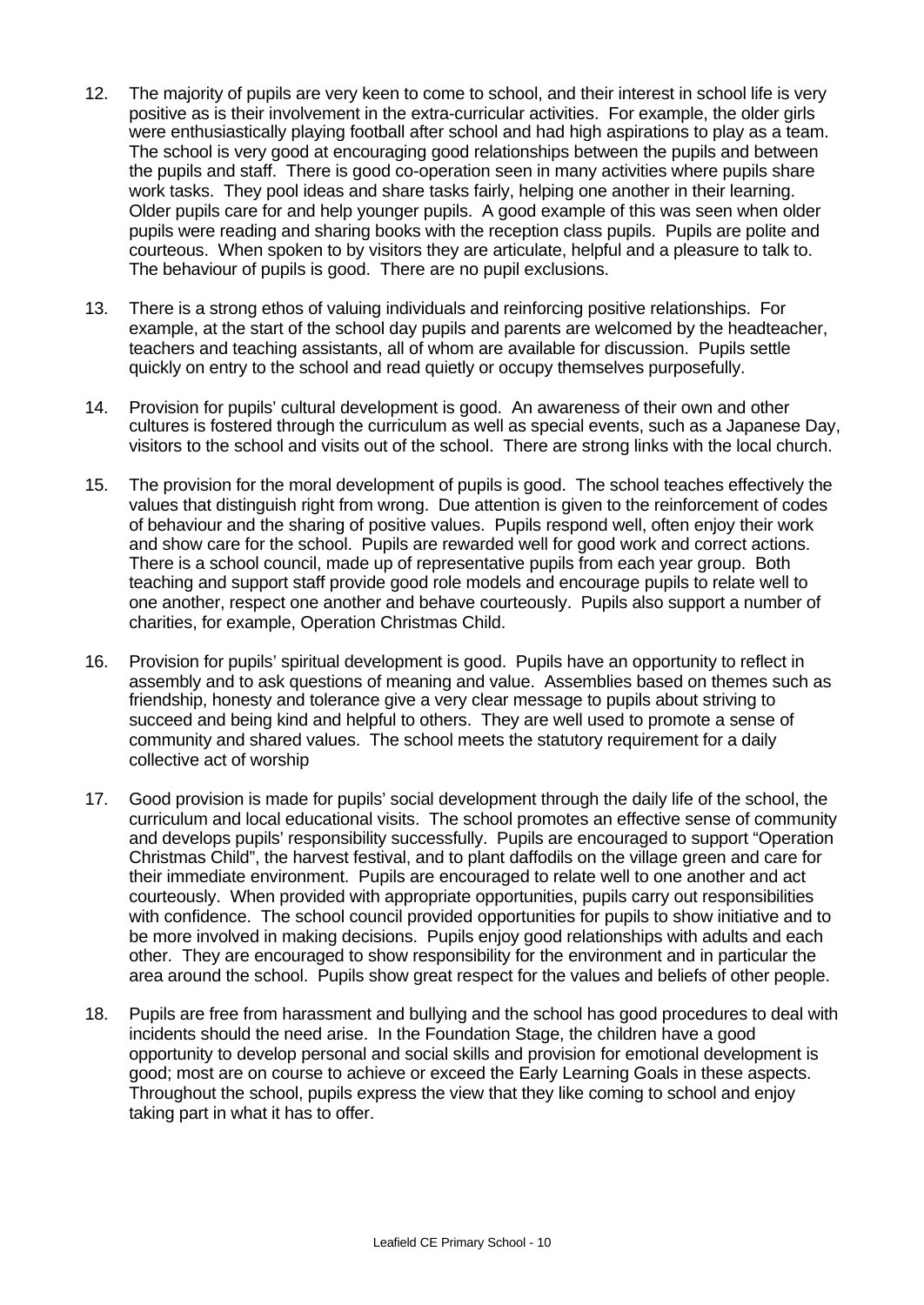#### **Attendance**

#### *Attendance in the latest complete reporting year (%)*

| Authorised absence |     | Unauthorised absence |     |
|--------------------|-----|----------------------|-----|
| School data        |     | School data          |     |
| National data      | 5.4 | National data        | 0.4 |

| Authorised absence |     | Unauthorised absence |     |
|--------------------|-----|----------------------|-----|
| data               |     | School data          | 0.C |
| data               | 5.4 | National data        | 0.4 |

*The table gives the percentage of half days (sessions) missed through absence for the latest complete reporting year.*

#### **Exclusions**

There were no exclusions in the last academic year.

## **QUALITY OF EDUCATION PROVIDED BY THE SCHOOL**

#### **Teaching and learning**

Teaching and learning is satisfactory, overall. In Years 5 and 6, it is good and as a result pupils learn well. It is also good for children in the reception during the morning when they are taught as one year group and children make good gains in their learning. In Years 3 and 4, teaching and learning are satisfactory. In Years 1 and 2, teaching is unsatisfactory, overall, because pupils do not achieve as well as they should in key aspects.

#### **Main strengths and weaknesses**

- Very good subject knowledge in science
- Pupils are given very good encouragement to learn in both the reception class and in Years 3 to 6
- Pupils in Years 5 and 6 are challenged effectively
- All teachers insist on, and achieve, high standards of behaviour
- Assessment in the Foundation Stage is very good and is used to help individual children to learn
- In Years 1 and 2, pupils are not challenged sufficiently and the pace of lessons is not brisk enough

## **Commentary**

#### *Summary of teaching observed during the inspection in 24 lessons*

| Excellent | Very good | Good | Satisfactory | Unsatisfactory | Poor | Very Poor |
|-----------|-----------|------|--------------|----------------|------|-----------|
|           |           |      |              |                |      |           |

*The table gives the number of lessons observed in each of the seven categories used to make judgements about lessons; figures in brackets show percentages where 30 or more lessons are seen.*

- 19. In the reception class during the morning, children are taught by one teacher as a discrete year group. During this period of the day teaching and learning are good because the teacher:
	- Has a thorough knowledge of all the children and uses this to plan the next steps in their learning
	- Uses the limited space effectively to create a place where learning is stimulating; this encourages children to engage in activities with interest
	- Plans the curriculum carefully across all the areas of learning so children have a broad and balanced experience and make good progress
	- Encourages children to talk purposefully, explore, investigate and learn from first-hand experience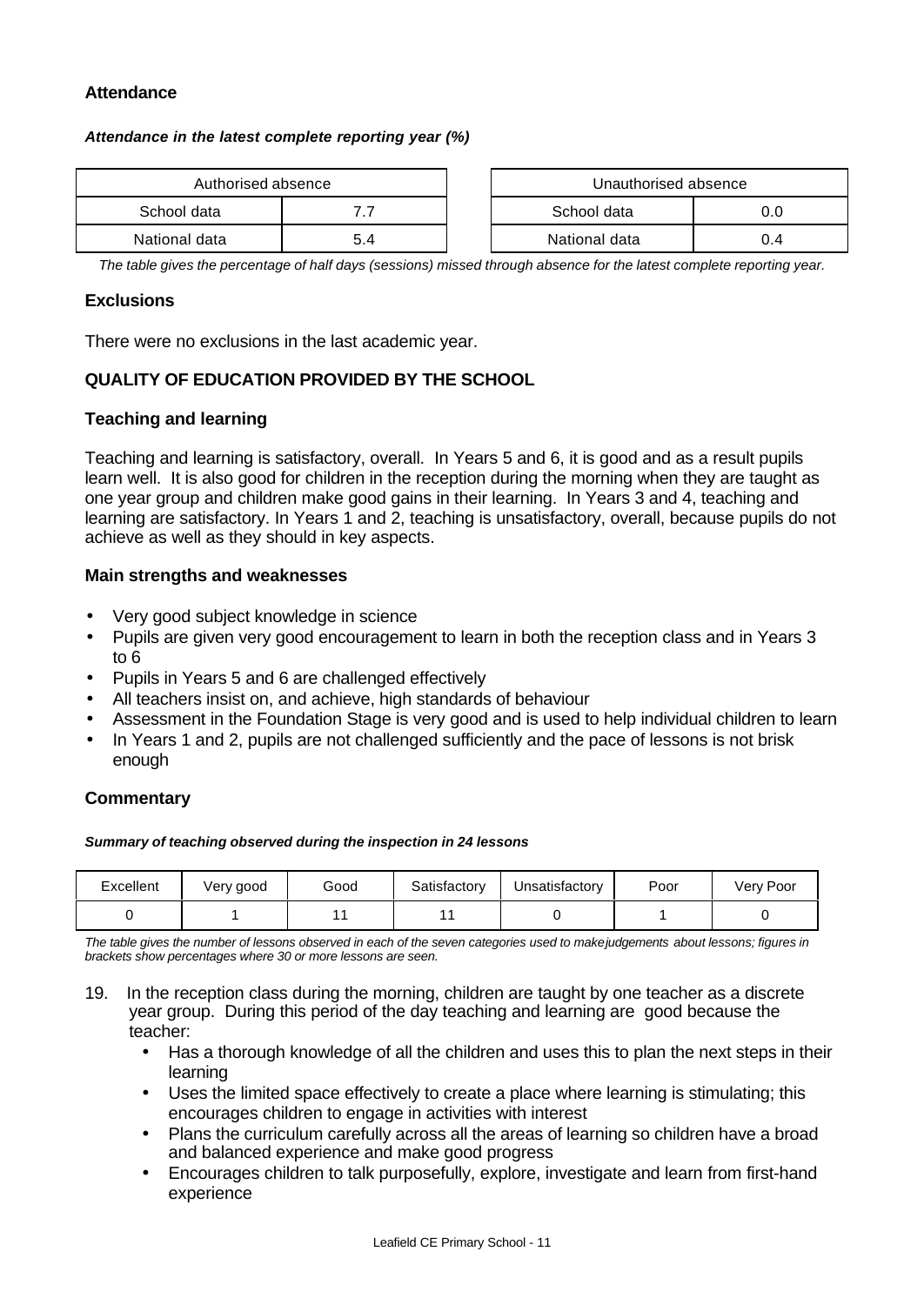- 20. This good quality learning and teaching was seen in an activity where the children were building an obstacle course. They used equipment sensibly, encouraged each other, worked co-operatively and took turns. The teacher intervened to stimulate children's language development, asking questions that made them think carefully about what they were doing and challenging them to try out new ideas. The children recorded what they were doing by using a digital camera. All resources were thoughtfully set out; children sensibly helped the teacher to tidy away at the end. Throughout this period, children were purposeful and fully engaged in the activities.
- 21. In Years 1 and 2, there is satisfactory teaching of the whole class in literacy big books are used to gain pupils' interest, they draft their writing on to small, individual whiteboards, which they can wipe clean to enable correction. The planning of lessons identifies a suitable balance of work and progress is checked against key objectives that pupils are expected to learn. Relationships are positive and pupils are encouraged to work hard. However, in some lessons, pupils are not challenged sufficiently. For example, in a mathematics lesson higherattaining pupils add single-digit numbers and this offers too little challenge as they are capable of dealing with more complex numbers. Sometimes, activities are mundane, such as completing work from a textbook, and pupils lose interest. At other times, lessons are too long and lose focus, and the work of the teaching assistant is not always organised effectively. As a result, pupils do not make sufficient gains in their learning.
- 22. In Years 3 and 4, teaching and learning are never less than satisfactory and there are some good features. The objectives pupils are expected to learn are clearly planned by the teacher and shared with the pupils at the start of the lesson. The teacher returns to these objectives at the end of the lesson to check what pupils have learnt. Resources for learning are well organised and lessons are prepared thoughtfully according to detailed and relevant plans. The Year 3 and 4 class is the largest in the school and this thorough preparation and planning helps to keep pupils focused and productive. Most pupils are learning and progressing well. The teacher makes the work interesting; there are good relationships.
- 23. In Years 5 and 6, teaching is never less than good and so pupils make good progress in their learning. There is a very good rapport between teacher and pupils; a calm and ordered atmosphere prevails. Pupils work hard, behave well and are attentive. Basic skills of literacy and numeracy are well taught – for example, in literacy there is a good balance between grammar, reading and writing, and the progress of individual pupils is recorded well and the information acted on to improve teaching. Pupils are set targets for improvement and they understand what they are expected to learn. In a very good physical education lesson, the teacher demonstrated high expectations and very good subject knowledge and the pupils responded with high levels of interest and participation. Good use was made of the limited outdoor space and pupils were given good opportunities to practise their skills in passing and controlling a ball and were led to understand the next steps they needed to make to further improve their skills.
- 24. Overall, teachers form positive relationships with all pupils. Behaviour is managed effectively; pupils respond well to this. The assessment of pupils' achievements is satisfactory, overall, and good in the reception class; pupils are set reasonable targets for what they are expected to learn. All pupils develop at least a satisfactory ability to work independently or with others; in the reception class this develops well. Teaching generally meets the needs of all pupils satisfactorily, including those with special educational needs.

## **The curriculum**

The overall quality of the curriculum is satisfactory. The quality and range of learning resources is satisfactory, overall. The current accommodation is unsatisfactory, but the school has plans to improve this in the near future.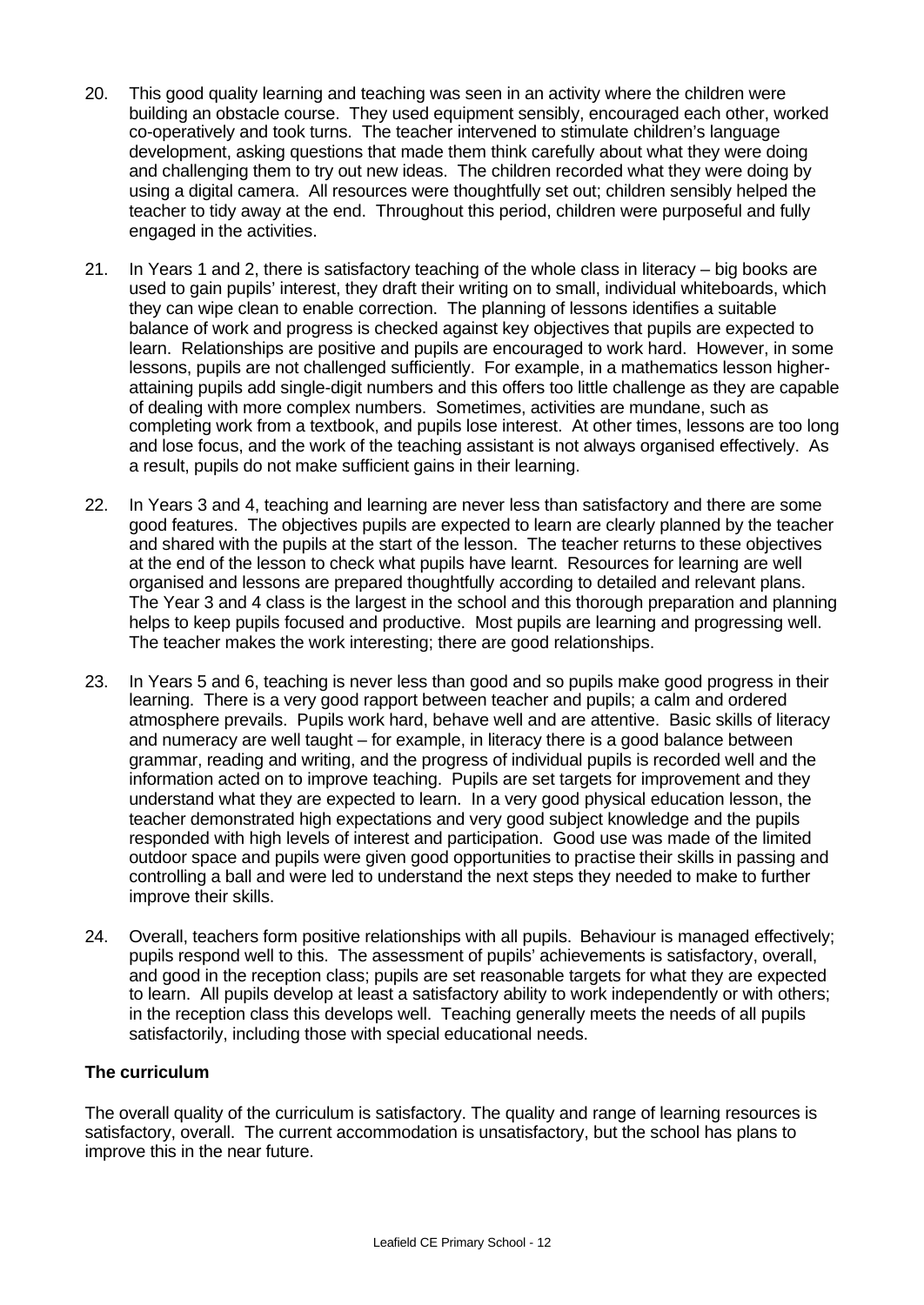## **Main strengths and weaknesses**

- Personal, social and health education is well planned
- Schemes of work are now securely in place an improvement on the previous inspection
- Pupils are well prepared for the transfer to secondary education
- ICT resources are unsatisfactory, which restricts pupil progress in Years 5 and 6.
- Outdoor facilities are inadequate for the reception class
- The timetable does not always make the best use of teaching time

- 25. All National Curriculum subjects and religious education are taught to pupils from Year 1 to Year 6 and all statutory requirements are met. However, there are weaknesses in the information and communication technology taught to pupils. The curriculum in the Foundation Stage covers all the areas of learning and is suitably balanced. Activities to promote physical development are limited by the accommodation.
- 26. The curriculum provision for pupils with special educational needs is satisfactory throughout the school. There is early identification of pupils with special educational needs and they are well supported in their access to the curriculum. Pupils with special educational needs are supported in lessons and are withdrawn from lessons for additional learning support, particularly in English and mathematics. This provision is generally good. Care is taken by teachers to ensure that they do not miss any important classwork and the benefits they receive from this extra help outweigh any disadvantages.
- 27. Personal, social and health education is well taught throughout the school in science lessons, and in other lessons where there is opportunity for pupils to talk about their feelings. Personal, social and health education is well planned, timetabled regularly for all classes, and thoroughly covers all aspects, including citizenship. There are appropriate policies agreed by the governing body for alcohol, drug and sex education and these aspects of health education are sensitively taught to children with the full support of parents and carers. The school complies with the Race Relations and Disability Acts and has systems in place to monitor their implementation.
- 28. The school does a good job in ensuring equality of access and opportunity for all pupils. Social inclusion is also achieved through promoting equal opportunities and by monitoring the attainment of all pupils. The curriculum is responsive to pupils' diversity and planned so that there are opportunities to make learning relevant. For example, the school's involvement in the Millennium Wood.
- 29. The provision of out-of-school clubs is good, as is the range of outside visits and visitors to the school. The clubs enrich the curriculum and help bring it alive by making it more relevant and interesting. These clubs include cycling proficiency, recorders, cricket, cross-country running, netball, drama and hockey. Clubs are well attended, and appreciated by the pupils and their parents. There is normally a residential trip every other year for the older pupils. This gives them the opportunity to take part in outdoor and adventurous activities as well as helping them to develop socially and to learn to live harmoniously in an environment away from home. Other interesting visits are made to enhance the work in class. For example, the children visited the Ashmolean Museum, Swindon Steam Museum and Woodstock Museum There is also a number of popular sports clubs, such as the football club. There are also opportunities to play competitive sport against other local schools. The extra-curricula sporting provision consolidates and extends pupils' learning from physical education and makes a significant contribution to their personal and social development.
- 30. There has been a large turnover of staffing in the last few years, but, currently, the school has a suitable number of appropriately qualified staff to meet the demands of the curriculum. Teaching assistants and support staff, provide good additional support.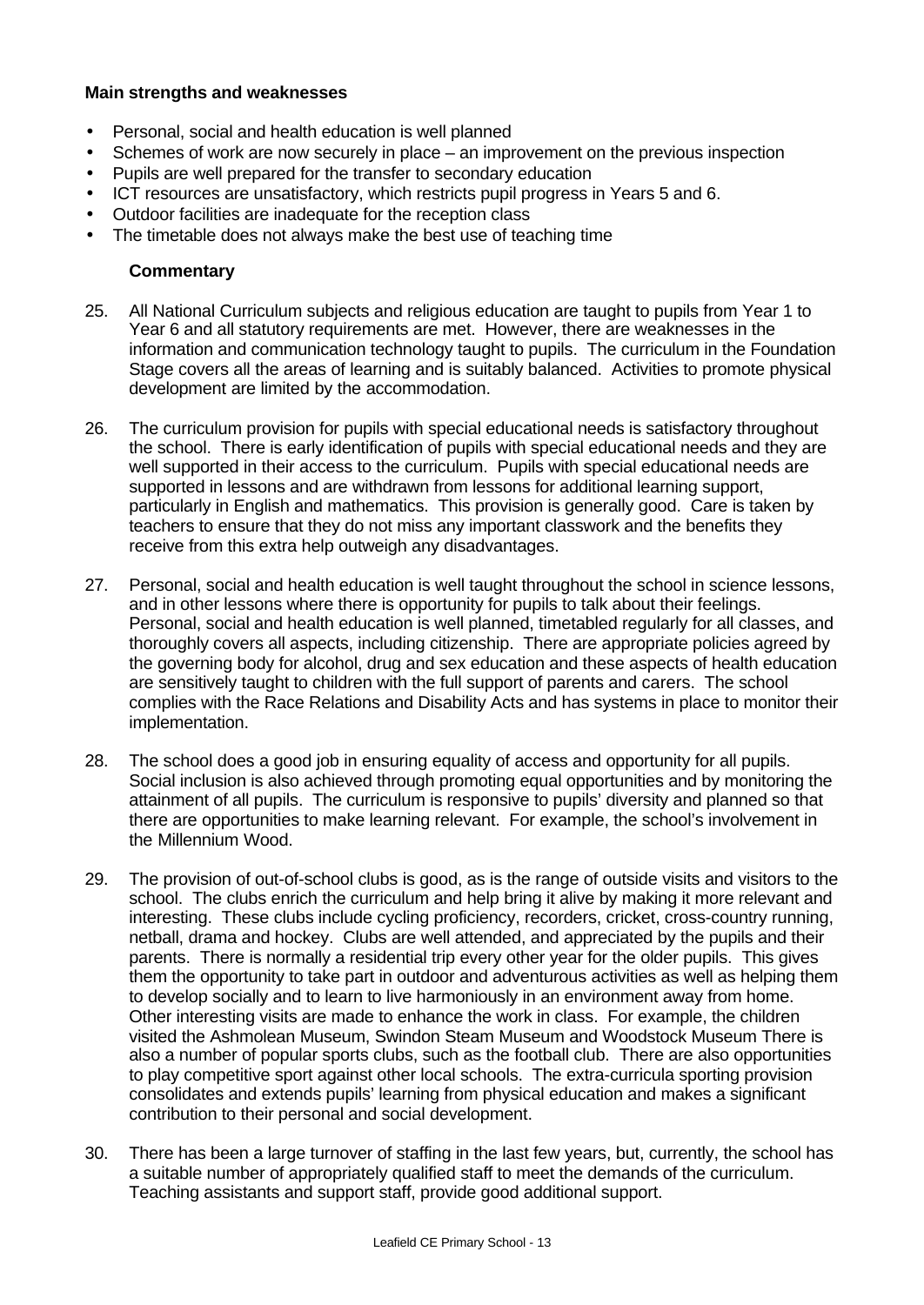- 31. The school is housed in an old Victorian building. It is in a satisfactory state of repair and is kept clean. There is a satisfactory number of classrooms, together with some additional rooms, which are used to house the staff room/ICT suite, and the reception children. They are of adequate size and meet the schools' curricular needs.
- 32. There is a dedicated play area for reception children, although with only limited facilities and no shaded area, no grassed area and no climbing apparatus. There is no school field and the school has to use the village green, which is not ideal because although grassed, it is not a sporting surface. The school has the use of the village hall for physical education lessons.
- 33. Some lessons are rather long, which makes it difficult for teachers to hold pupils' attention for the full lesson and the pace of learning slows.
- 34. The provision of resources is sound, overall, as found in the last inspection. Provision for all subjects is satisfactory, although there is a need for more software in order that ICT can better support the curriculum. There is a good range of books for pupils to use. Resources for music are satisfactory.

## **Care, guidance and support**

The school makes satisfactory provision for pupils' care. Guidance, support, and pupils' involvement in the school are good.

#### **Main strengths and weaknesses**

- Risk assessments are conducted frequently.
- Pupils have a very good rapport with staff
- Pupils' personal development is monitored and recorded effectively
- There are good induction procedures

- 35. The school's health and safety policy is clear and delegates responsibility to governors and staff. Frequent site inspections complement an annual inspection by the local educational authority. Qualified adults administer first aid efficiently and maintain records carefully, including details of any pupils who have specific medical conditions. The child protection policy follows locally agreed procedures and staff are kept updated of any changes.
- 36. Pastoral support and guidance are good. Pupils have confidence in their teachers and have established an easy rapport with them. There is careful tracking of pupils' personal development, which is recorded in their personal profiles. Older pupils are aware of their academic attainment and targets, and their work is marked well. Pupils with special educational needs and those identified as being gifted and talented are supported effectively so that they make similar progress to their peers.
- 37. The caring Christian ethos of the school encourages an environment that is largely free of oppressive behaviour. Parents are involved at an early stage if problems arise. Pupils are consulted about school rules and are able to contribute ideas through the school council.
- 38. The school's induction procedures are effective at easing children into the life of the school. The youngest entrants have the opportunity to pre-visit the school and take part in a teddy bears' picnic; buddies support younger children in their first few weeks in school.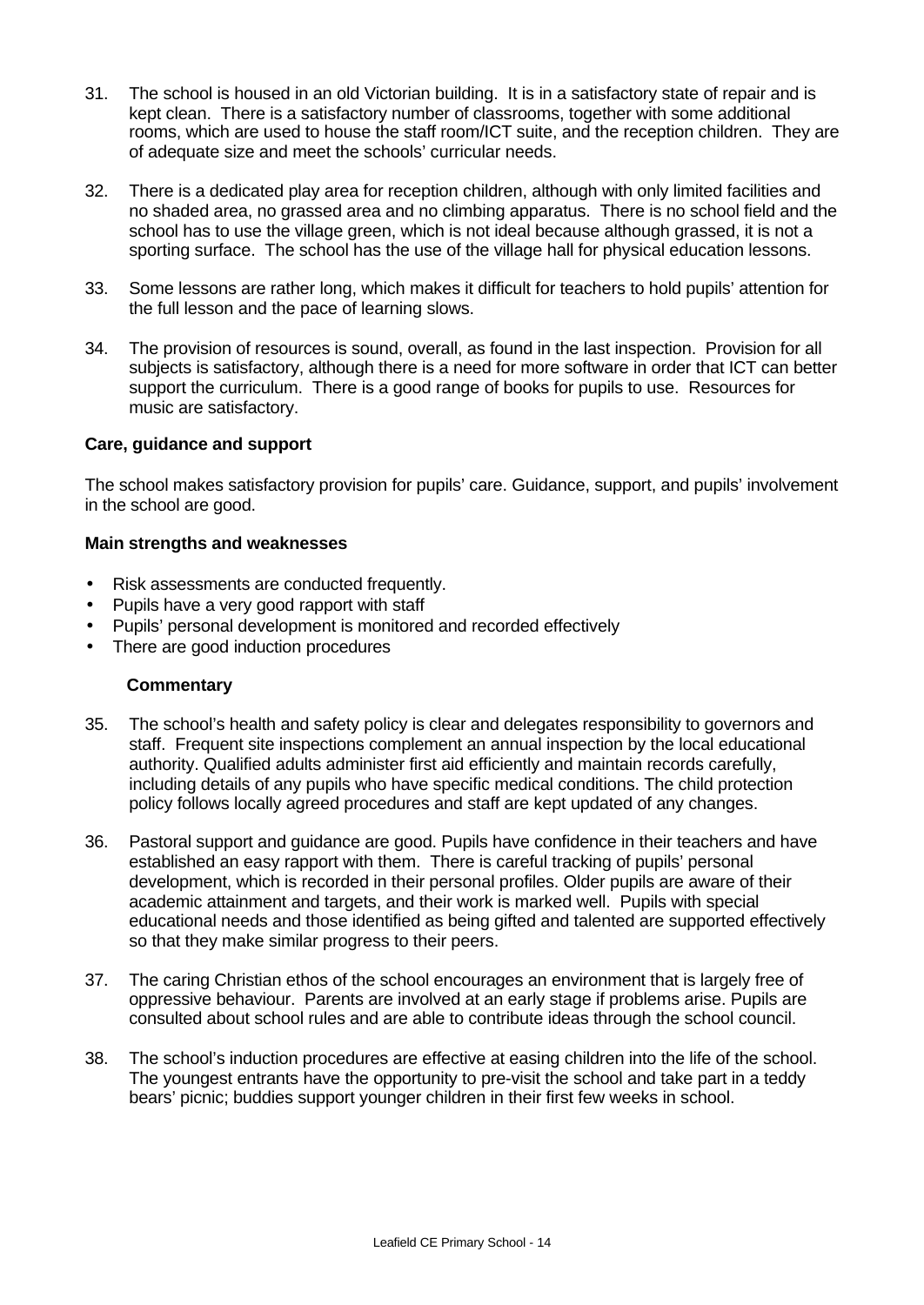## **Partnership with parents, other schools and the community**

Links with parents are very good. Links with the community, and other schools and colleges are good.

## **Main strengths and weaknesses**

- Parents' and pupils' positive attitude to what the school provides
- Very good reporting on pupils' progress and attainment
- Accessibility of staff, which ensures that concerns and complaints are dealt with effectively
- Links with the community, which involve and benefit the pupils
- Good support for pupils arising from the links with other schools and colleges

## **Commentary**

- 39. Responses to the pre-inspection questionnaires and conversations with parents indicate that they are very satisfied with the school. All parents agree that their children behave well, that teaching is good and that their children are expected to work hard, that induction arrangements are good, and the school is approachable and well managed. Pupils hold similar opinions; they feel safe and happy and like their teachers. One pupil aptly summed up the best aspect of the school as being 'the people in it'. The inspection findings confirm all of these positive views.
- 40. Pupils' annual reports are comprehensive, easy to understand, give clear information about pupils' standards and offer advice on how pupils can make further progress. They also provide a succinct but informative commentary on pupils' personal development. Together with the two regular parent consultation evenings, and the weekly school newsletters, parents are informed effectively on how to support their children's learning at home. Parents of pupils with special educational needs are involved effectively in the reviews of their child's individual education plans.
- 41. The headteacher and staff are always around to meet parents at the start and end of the day. There is a good dialogue with parents so that any emerging concerns are dealt with promptly. There is an unusually good attendance at the governors' annual meeting, and parents and friends help with school trips and by supporting reading in school. Parents are very supportive of the school through the Friends' association, which raises over one thousand pounds annually. Book purchases to support a new literacy scheme have benefited the pupils.
- 42. The school has good links with the local community. The Leafield Craft Fair raises money for the school; pupils take part in the village fete, and attend services at the local church. Older pupils are involved in an evening cricket competition as well as representing the school in other sports. Environmental awareness is promoted effectively through Waste Watch and visits to local museums and outdoor field centres. Pupils have planted daffodil bulbs on the village green and made contributions to the Leafield website.
- 43. Good links have been established with other schools and colleges. Partnership with local primary schools has led to music festivals and sports events for pupils, and the sharing of good teaching practice for staff. Good links with Burford School, the main receiving secondary school, provide effective support for pupils transferring to the next stage of their education. Work experience places are provided for secondary school students, and for trainee child care students from Witney College.

## **LEADERSHIP AND MANAGEMENT**

The leadership and management of the school and its governance are satisfactory. Governors are committed to the school; they understand its unique character and their own role and responsibilities. The headteacher provides satisfactory leadership and has a clear view of what the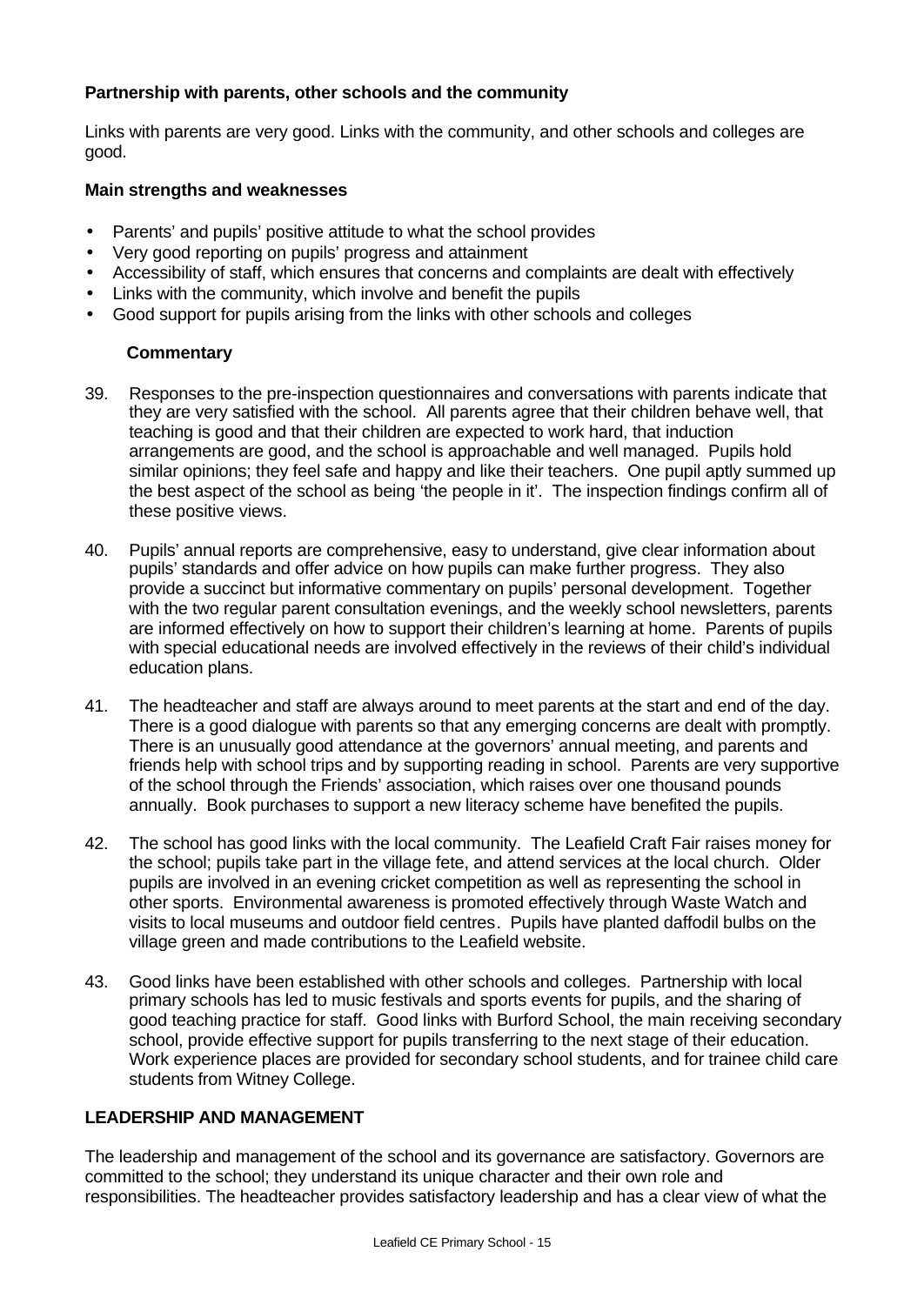school should achieve. In setting the direction the school should take, she is committed to inclusive practice so that all pupils have equal opportunities to learn, has identified appropriate priorities for improvement, and involves all staff in working towards them. All teachers assume responsibility for the leadership of a curriculum subject and have a sound grasp of what is required.

## **Main strengths and weaknesses**

- There is a three-year improvement plan that covers key priorities an improvement on the previous inspection
- Governors meet all their statutory responsibilities; they manage the budget efficiently and are keen to involve parents and the community in the life of the school
- The headteacher has introduced sound methods for monitoring the performance of the school
- There are well-established school routines; the school day runs smoothly
- Staff work as a team and each individual's contribution is valued
- There are effective links between the headteacher and governors; they work as a team
- Attainment at the end of Year 2 has been below average for some time and there is a need to develop a greater sense of urgency in improving this

- 44. Over the last five years, the school has had four headteachers. There has also been a significant turnover in the teaching staff. Against this background, the current headteacher has been effective in building a staff team and instilling a clearer vision of what the school should do to improve. This is set out in the school improvement plan, which identifies the right priorities, such as improving literacy by the end of Year 2. There is also the inclusion of clear and appropriate indicators by which success can be measured. The headteacher has also introduced appropriate procedures for assessing the progress of each pupil by the use of tests and methods for tracking scores in such tests over time. The headteacher, working with the teachers, has introduced systematic methods for checking how well the school is performing and this includes the observation of lessons and the sampling of pupils' work. Sometimes, reports are drafted which evaluate the information gained from this process and these are shared with governors. Recently, this has included an evaluation of the unsatisfactory attainment of pupils at the end of Year 2. However, the impact of these systems for raising standards is not fully realised: literacy in Year 2 is not improving as well as it should and pupils' performance in writing in Year 6 lags behind their reading. A clear view of why this is so has not yet been established; explanations are largely in terms of pupils' experience before or outside school – there needs to be a greater emphasis on evaluating what school factors contribute to this. The school has satisfactory procedures in place for managing the performance of teachers and promoting their professional development.
- 45. Governors have a good working relationship with the headteacher and with other staff. They have a good grasp of budget priorities and are developing a better understanding of where the school should raise achievement. There is an appropriate committee structure in place and the governing body meets its statutory responsibilities. They have responded well to the previous inspection by, for example, providing management time for the headteacher. They are developing their understanding of the performance data available to the school and have agreed to set teacher performance targets to improve literacy. They are gaining in their confidence to question on professional matters of teaching and learning; for example, prior to the inspection governors discussed performance in key literacy skills. There are appropriate systems for the governors to monitor the performance of the headteacher.
- 46. The headteacher, governors and teachers with leadership responsibilities share a common view of what they want the school to become. They are proud of the improvement in test results at the end of Year 6 and aspire to improve those at the end of Year 2. There is a need to draw the governing body more closely into the drafting of the improvement plan and in establishing an audit trail leading to the key priorities; thereafter, they need to be more closely and regularly involved in monitoring the progress towards the plan's key objectives.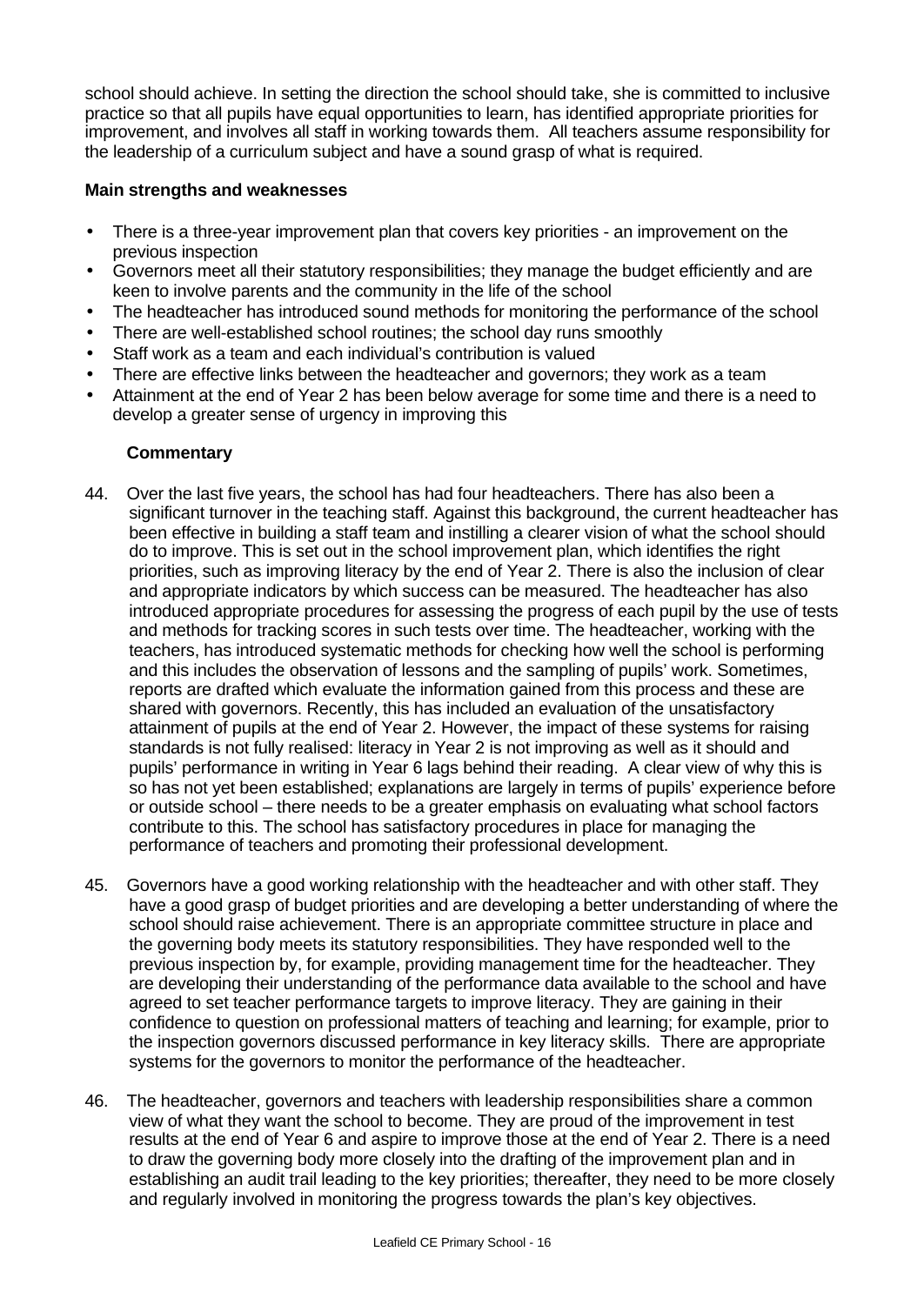- 47. All teachers assume responsibility for leading on aspects of the curriculum. They do so with commitment and enthusiasm. In a small school, this means an extensive portfolio for each teacher. Recent changes of teaching staff have not enabled this subject leadership role to become embedded. Despite this, the headteacher has worked hard to establish common values and practices, and staff work co-operatively with one another. This is best exemplified in the approach to the management of pupils' behaviour and the systems in place to care for the welfare of all pupils. The headteacher has introduced common methods to reward good behaviour. Sanctions are applied fairly and consistently, where appropriate. There is a positive ethos in the school and very good relationships that help to promote learning. This is an improvement on the last inspection. Teachers listen to pupils and value what they have to say – as a result, pupils are confident in expressing themselves. Pupils have a high level of trust in their teachers.
- 48. The deployment of staff is appropriate and in relation to their strengths and the needs of the school. Professional development is well supported and all teachers have attended suitable courses; for example, and newly qualified teachers receive a good induction. However, there is a need to link the professional development of staff more closely to the school's main priority of raising achievement in literacy. Teaching assistants are a valuable support in the classrooms, work very conscientiously and are valued as an integral part of the team. Although generally deployed appropriately, they are not always given a clear brief of what is expected of them in lessons.
- 49. The school budget is planned carefully. In making budget arrangements, governors have decided to maintain four classes in the morning in order to avoid undue mixing of year groups and to sustain distinct provision for the reception class. This is a good decision, as the morning reception class provision is effective, and it also aids and improves curriculum planning through Years 3 to 6.
- 50. The governors have planned carefully for the new building that will take place this year, ensuring that financial surpluses are properly earmarked. Systems for financial administration are efficient. The principles of best value are adhered to: the school consults parents and the community, is starting to compare its performance with other schools and, through the monitoring that is now in place, challenging questions are beginning to be asked.

| Income and expenditure $(E)$ |         |  | Balances (£)                   |
|------------------------------|---------|--|--------------------------------|
| Total income                 | 227,476 |  | Balance from previous year     |
| Total expenditure            | 214,580 |  | Balance carried forward to the |
| Expenditure per pupil        | 2,939   |  |                                |

| Financial information for the year April 2002 to March 2003 |  |  |  |
|-------------------------------------------------------------|--|--|--|

|                                                                               | Income and expenditure $(E)$ |         |  | Balances (£)               |        |
|-------------------------------------------------------------------------------|------------------------------|---------|--|----------------------------|--------|
|                                                                               | Total income                 | 227.476 |  | Balance from previous year | 21.627 |
| Balance carried forward to the next<br>214.580<br>Total expenditure<br>34,523 |                              |         |  |                            |        |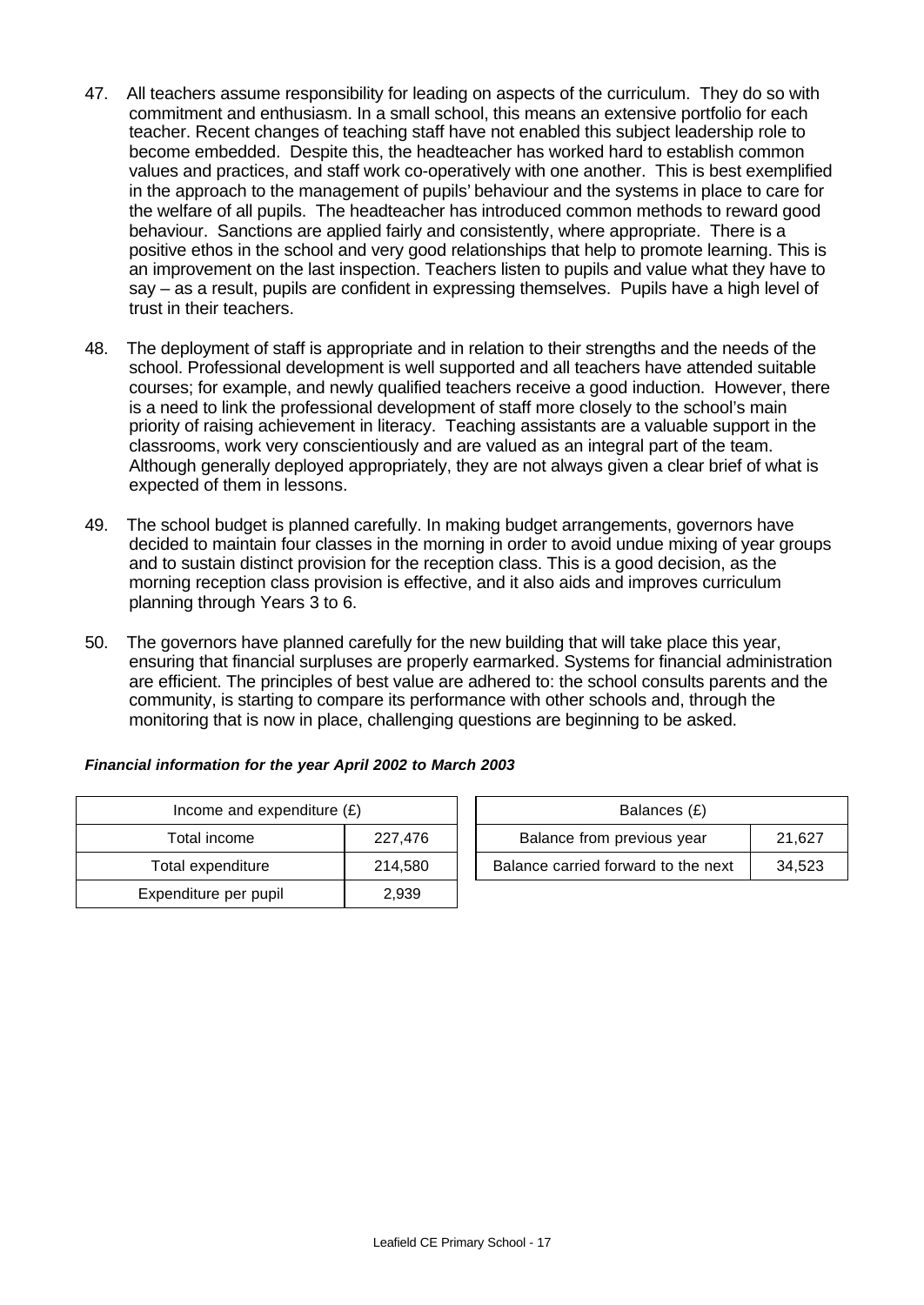# **PART C: THE QUALITY OF EDUCATION IN AREAS OF LEARNING AND SUBJECTS**

# **AREAS OF LEARNING IN THE FOUNDATION STAGE**

Provision for children in the Foundation Stage is good and has improved since the last inspection. Children are prepared well for transfer to Year 1, especially since they spend part of the day with the Year 1 children. The children enter reception in the term in which they are five and, at the time of the inspection, there were only four pupils in reception. They are taught as a single age group in the mornings, when the teaching and learning are good. In the afternoons, the teaching and learning are satisfactory. All children achieve well because, overall, the teaching is good, and the curriculum is planned appropriately to provide a wide range of interesting and relevant activities that are well matched to their needs. There is a suitable balance between activities led by the teacher and activities that the children can choose. All adults set excellent role models for the children and manage them well. The ratio of adults to children in the morning is excellent and in the afternoon good, ensuring that the needs of all are met. All staff work hard to monitor the children's progress carefully and the sharing of information between the reception teacher and the class 1 teacher is good. The accommodation inside is cramped but satisfactory for the small number of children. The accommodation outside is unsatisfactory because of the sloping surface, the lack of a grassed area and lack of climbing apparatus. The children do not always have continuous access to a separate secure outside area, because there is only one member of staff with the reception children in the morning and the geography of the school means that pupils can only go outside in the afternoons on planned occasions.

# **PERSONAL, SOCIAL AND EMOTIONAL DEVELOPMENT**

Provision in personal, social and emotional development is **good.**

## **Main strengths and weaknesses**

- Children achieve well because of the good teaching and the high expectations set by staff
- Every opportunity is taken to enhance children's development and the children are in line to reach the expected goals by the end of the year, with some exceeding these
- Supportive relationships are being established and so children feel confident and happy
- There are planned opportunities for children to mix with older pupils

- 51. The personal, social and emotional development of the current reception pupils is generally as expected for their age. The children are keen to learn, developing confidence and independence, and are able to concentrate for long periods when their interest is engaged. For example, when asked to make a party hat, three pupils remained on task during the measuring, making and decorating of their hats, persevering and working independently until the task was complete. During this activity, although working independently, there was a high degree of co-operation, children offering advice and help to each other.
- 52. The clear boundaries set by staff and the consistent role models they provide ensure that children know what is expected of them, so that they are learning the correct way to behave. Children are continually encouraged to feel confident about what they achieve, and are reminded of the high standards that the adults expect. They are friendly, communicative and take a pride in their work. Children are encouraged to take turns amicably, to share and to include others in their games. When children do not conform, they are dealt with firmly, kindly and fairly so that they learn how to appreciate the needs of others within the group. Children are expected to clear up after themselves, which they do without much prompting. They are encouraged to be independent in dressing and undressing, and in their own personal hygiene. When appropriate, they select and use activities and resources with independence often returning them sensibly without being reminded.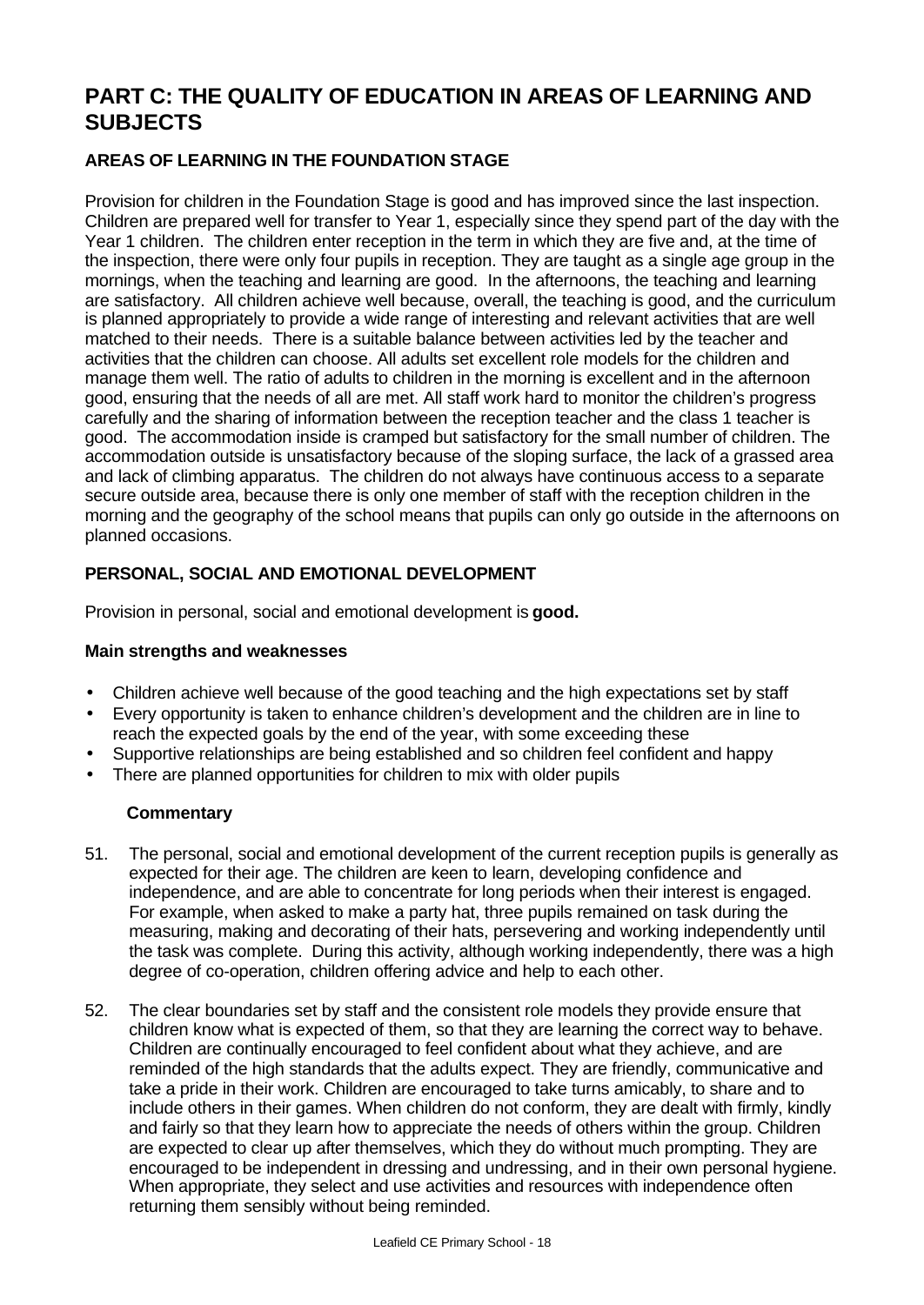## **COMMUNICATION, LANGUAGE AND LITERACY**

Provision in communication, language and literacy is **good.**

## **Main strengths and weaknesses**

- The planned programme of phonics teaching is effective
- Teachers and support staff take every opportunity to develop children's language skills and teaching is good

## **Commentary**

- 53. Teaching and learning are good. The teachers plan a range of interesting activities to promote the enjoyment of using spoken and written language for its own sake as well as for practical purposes. The teaching of a phonics programme is effective, as well as enjoyable for the children. This is helping children link sounds to letters and they have confidence in saying the initial letter of words. Children use their knowledge of sounds to "have a go" at writing simple words. They have been taught to hold and use a pencil effectively to make recognisable letters, most of which are correctly formed. The indications are that the children are on course to meet the goals they are expected to reach by the end of reception.
- 54. Staff take every opportunity during all the activities to develop children's vocabulary through probing questions and consistent insistence that they listen to the contribution of others. For example, in a teacher-led activity "Blinky's birthday invitation" where children were asked to reply to a birthday invitation, they listened attentively to the teacher and to each other when they recounted their experience of parties. In another activity, where children had chosen to build a wall using life-sized plastic bricks, the teacher was constantly chatting to them and asking them questions so they had to think and choose appropriate words to describe what they were doing. They were also encouraged to use comparative language such as *tall*, *taller*, *tallest*, *high* and *wide*. Very good relationships mean that the children have the confidence to talk, and the teacher is genuinely interested in what the children have to say.
- 55. Children are able to read some familiar words. They enjoy books and listen attentively when read to. There are opportunities in the morning when children can look at books themselves. Before school starts, an older pupil was reading to a reception child. This created a situation where the older child was reading for a purpose and the younger child felt special and was hanging on to every word and wishing for the story to unfold.

# **MATHEMATICAL DEVELOPMENT**

Provision in mathematical development is **good.**

## **Main strengths and weaknesses**

- There is a good range of mathematical activities both inside and outside the classroom
- There are good opportunities for mathematical experiences through play
- Mathematics is used for practical purposes

## **Commentary**

56. Good teaching helps children to learn to count, sort, order, measure and learn mathematical vocabulary. There are many activities to enable children to extend their understanding through singing number songs, completing number jigsaws and playing number games. There are many good resources for self-selected mathematical activities to reinforce children's understanding of number. Children are beginning to count to 20. During one session, where there was direct teaching, the teacher used a number line to help the children demonstrate an understanding of "*one more than*" and "*one less than*". Children are given opportunities to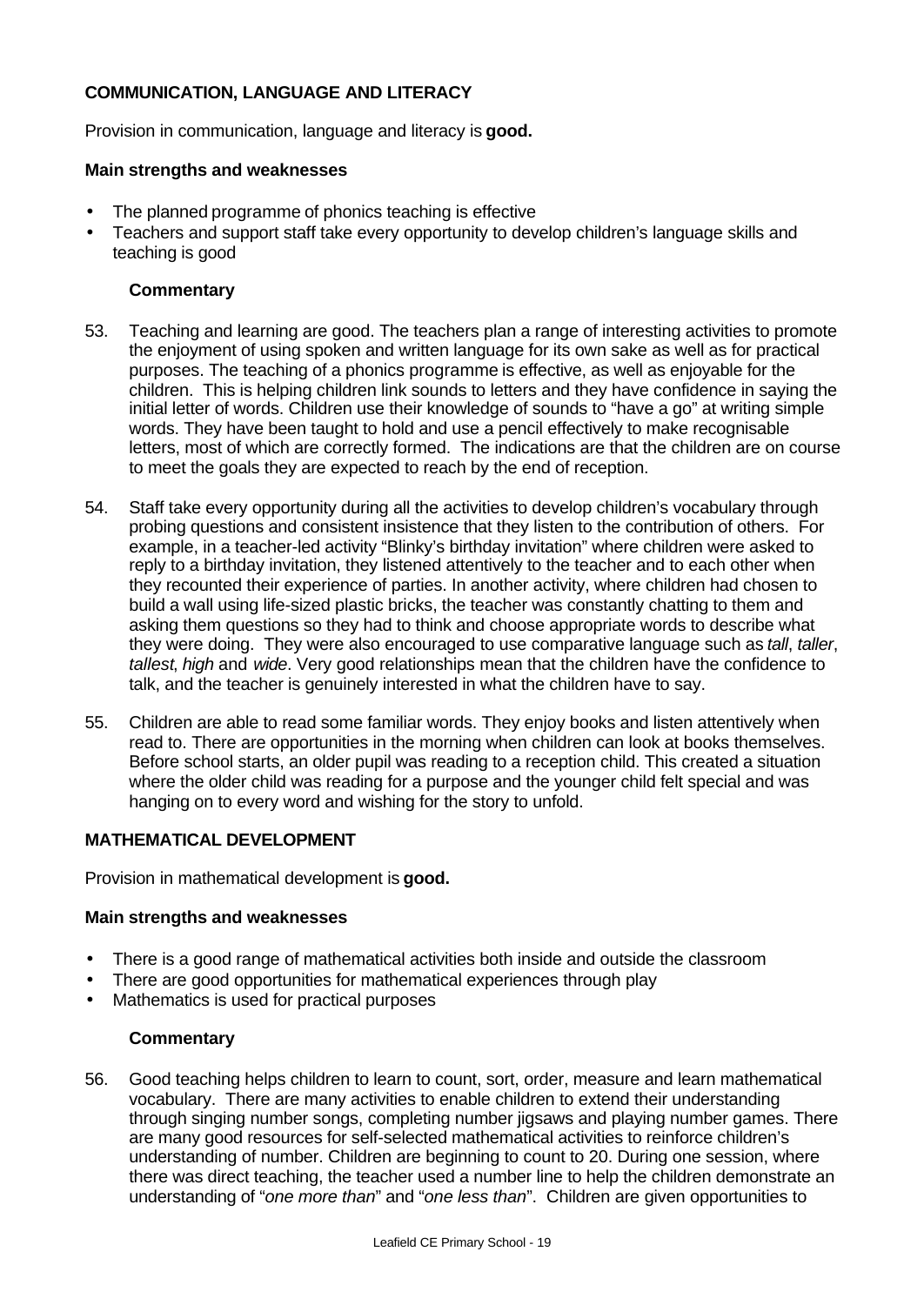recognise simple patterns. They use simple comparative language with confidence. The good range of practical activities prepares the way for future learning and is appropriate for the age of the children. Standards are above average.

## **KNOWLEDGE AND UNDERSTANDING OF THE WORLD**

Provision in knowledge and understanding of the world is **good.**

## **Main strengths and weaknesses**

- Staff use questioning very effectively to enhance the children's knowledge and understanding of the world about them
- A range of interesting activists is provided to promote learning in this area
- Children are included in events that help develop an understanding of their own and other people's culture and beliefs

## **Commentary**

57. Teaching and leaning are good and the children achieve well. Children show independence in selecting materials and developing techniques and skills to build, construct and join materials together. They are developing an understanding about their own and other people's cultures and beliefs. In the past, children have been included in Chinese New Year celebrations, a Japanese day and visits to the local church. They are developing a sense of place and knowledge of their own environment. They know some of the key features of the village and are able to express an opinion as to what they like. A good variety of interesting activities are planned to stimulate children's curiosity and enhance their understanding. Standards are above average.

## **PHYSICAL DEVELOPMENT**

Provision physical development is **satisfactory.**

## **Main strengths and weaknesses**

- Teachers make the most of the limited accommodation outside
- When outside sessions take place, they are well planned
- There is no continuous access to an outside play area, so opportunities for development are limited particularly in the afternoons
- There is a lack of climbing and balancing apparatus

- 58. Although the school has the use of the village hall, this is some distance away and no sessions were observed during the inspection. Children were observed in the playground and in a class 1 physical education lesson. Children are on track to meet the expected goals by the end of the year; standards are satisfactory. The accommodation inside is cramped and does not allow for physical activity. The accommodation outside is unsatisfactory because of the sloping surface, lack of a grassed area and the lack of climbing apparatus. The children do not always have continuous access to a separate secure outside area, but this is because there is only one member of staff with the reception children in the morning and the geography of the school means that pupils can only go outside in the afternoons on planned occasions.
- 59. When observed outside, the children have a good range of activities and a good balance between teacher-led activities and activities that children can chose for themselves. Children develop their manipulative skills well by handling dough, scissors, brushes and pens. They manipulate small construction equipment with dexterity. They enjoy the large construction equipment, which should be added to in order to allow more imaginative constructions.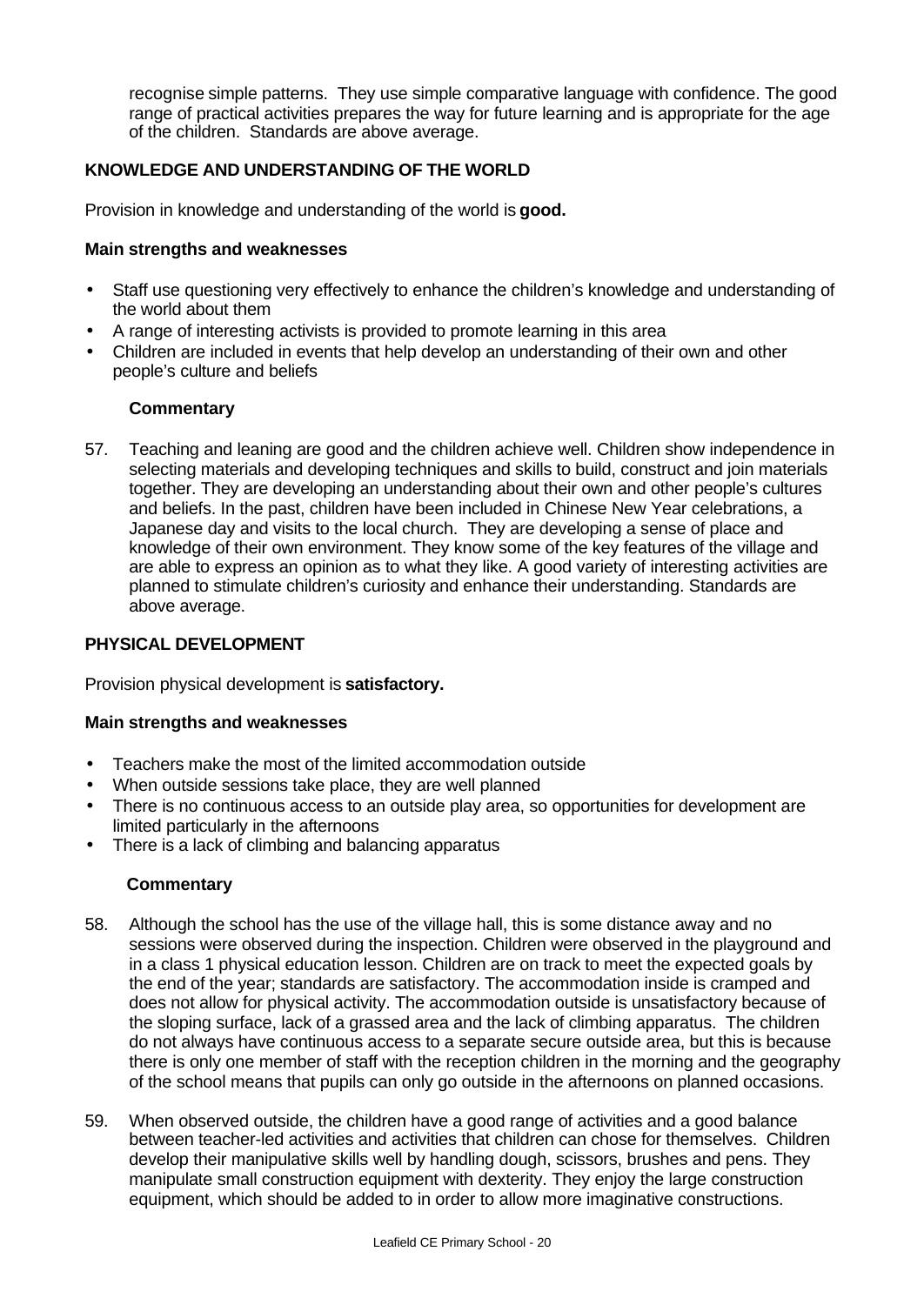## **CREATIVE DEVELOPMENT**

Provision in creative development is **good.**

## **Main strengths and weaknesses**

The quality of the teaching is good

## **Commentary**

60. The teacher decides on new experiences for the children but also ensures that they have times to select their own. The teacher is skilled in encouraging the children to talk about what they have done and how successful they have been. Over time, the children improve their skills in drawing, crayoning, and painting and have opportunities to explore materials. The children are shown how to mix colours and this skill develops well. They enjoy singing and encounter a range of songs. There is opportunity for role-play both inside and outside. The teacher provides a selection of props. During the inspection there was a shop, home corner and a "den" provided for the children. Standards are above average.

## **SUBJECTS IN KEY STAGES 1 AND 2**

## **ENGLISH**

Provision in English is **satisfactory.**

#### **Main strengths and weaknesses**

- In the 2002 and 2003 national tests for Year 6 pupils, attainment was significantly better than in the previous three years
- Good teaching in Years 5 and 6 improves the achievement of pupils and they make good progress
- In Year 2, writing is below average
- Throughout the school pupils' achievement and progress in reading is better than in writing

- 61. Pupils' attainment in writing by the end of Year 2, as shown by national tests, has stubbornly remained below average for the last three years, although reading results are average. In the 2003 tests, nearly all pupils reached the expected level in reading, but one-third did not reach the expected level in writing. The standards of the current Year 2 pupils are below average in writing and average in reading. Boys do less well than girls.
- 62. In Years 1 and 2, pupils are confident in their speaking and listening. By Year 2, most pupils show good understanding of the main points of a discussion and communicate their ideas clearly and with assurance. Overall, speaking and listening is above expectation for pupils of this age. For example, when discussing the story of Cinderella, pupils use a good range of adjectives to describe characters and events and achieve well.
- 63. In their reading, pupils in Years 1 and 2 demonstrate satisfactory accuracy, recognising simple words in context, and employing a range of phonic skills to read unknown words appropriately. They are able to express opinions about what they read and can talk with understanding about books and stories they enjoy – they achieve satisfactorily.
- 64. In Year 2, pupils are able to form letters with reasonable accuracy. They are taught to join letters into a more fluent style and, when undertaking this as a handwriting lesson, they make sound progress, but little of this transfers to their other writing activity. The spelling of simple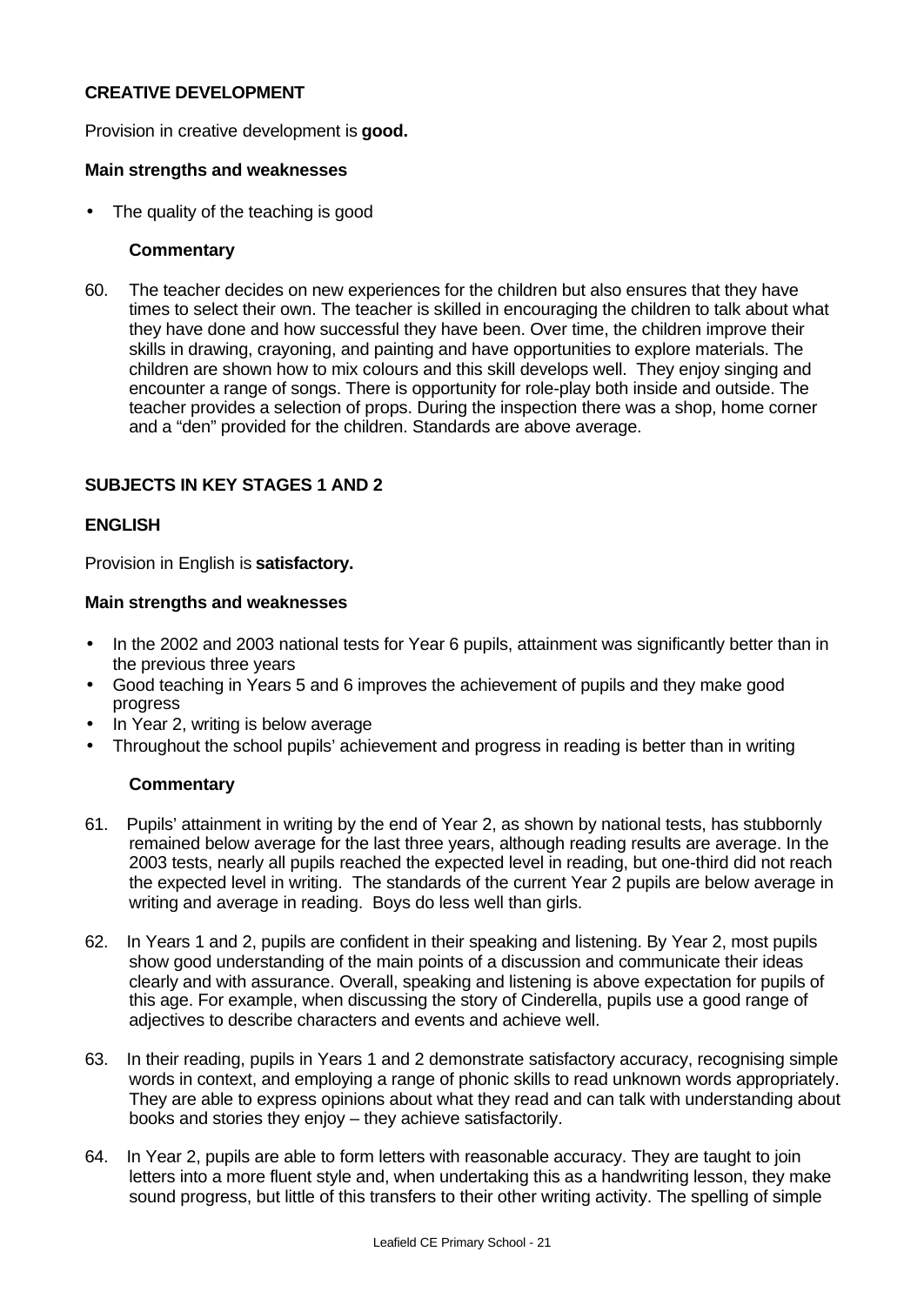words is reasonably accurate. Pupils are beginning to learn about the use of full stops and capital letters, but few use punctuation accurately and with confidence. For most pupils, writing is seldom well structured or with clear and imaginative ideas. There is little evidence in pupils' books that they are learning effectively how to plan, draft and evaluate their writing and the breadth of writing that pupils experience is too limited. They write about their weekend "news" and about *The Lost Toy* and *Going to a party*, but the form of the writing is most often narrative and, apart from science, there is too little writing of purpose across the subjects of the curriculum. Achievement is unsatisfactory. Few pupils are writing at the higher level expected of Year 2 pupils, with sentences in sequences that present and develop logical ideas; they achieve too little.

- 65. Pupils in Year 1 benefit from extra support in literacy when Pip (the Rabbit Puppet) helps them to write and learn the sounds of letters. They enjoy these sessions and are well supported by the teaching assistant, who follows a well-structured teaching programme.
- 66. The results of the Year 6 national tests in English in 2003 were average. When compared with similar schools, and taking account of what pupils had achieved when they were seven, results were well above average. This means that pupils make very good progress between the time they leave Year 2 and the end of Year 6. This is confirmed by this inspection, which shows standards in English to be average, overall - an improvement on the last inspection when standards by the end of Year 6 were below average. The proportion of pupils reaching the higher Level 5 in 2003 was in line with the national average.
- 67. Pupils make good progress through Years 3 and 4 and this accelerates in Years 5 and 6 where the teaching is at its best and they achieve well.
- 68. Throughout Years 3 to 6, pupils talk confidently. Speaking and listening skills develop well because pupils are given good opportunities to express their ideas and opinions. Achievement in Years 3 and 4 is good, overall.
- 69. In Years 3 and 4, pupils make good progress when learning about instructional writing. They read with fluency and accuracy. Pupils understand methods for setting out instructions, such as the use of bullet-points and diagrams; they know that instructions should be set out in clear steps. A few pupils are able to join their handwriting fluently; standards in spelling are satisfactory. Pupils are taught the rules of grammar and experience a reasonable range of writing styles. They learn how to write in different forms and for different audiences.
- 70. In Years 5 and 6, most pupils are making good progress with their writing skills. The highestattaining pupils write with expression and feeling and use an interesting choice of vocabulary. Pupils write in paragraphs. A few pupils are secure in their use of speech marks, but few use punctuation, such as commas and exclamation marks, for effect. Pupils develop their knowledge and understanding of narrative through a range of appropriate experiences as they write their own biography and a diary. They learn about connectives, compound sentences and are able to use this in their writing. Most pupils in Year 6 are able to read a range of fiction and non-fiction texts with fluency and understanding. The higher attainers can find key points from a text and can retrieve and organise information appropriately.
- 71. Throughout the school, pupils with special educational needs are given suitable work and their needs are recognised by teachers who plan appropriately for them. Pupils with special educational needs make satisfactory progress in relation to their prior attainment. Teaching assistants do a valuable job in enabling these pupils to take a full part in lessons and to communicate their thinking.
- 72. In Years 1 and 2, overall, the quality of teaching is unsatisfactory because pupils do not learn as much as they should. There is a good relationship between teacher and pupil and an insistence on high standards of behaviour. Pupils are encouraged to do their best and to work hard. However, the pace of lessons falls away after a reasonable start; some sessions are too long and there is an over-emphasis on worksheets. Although teaching assistants give of their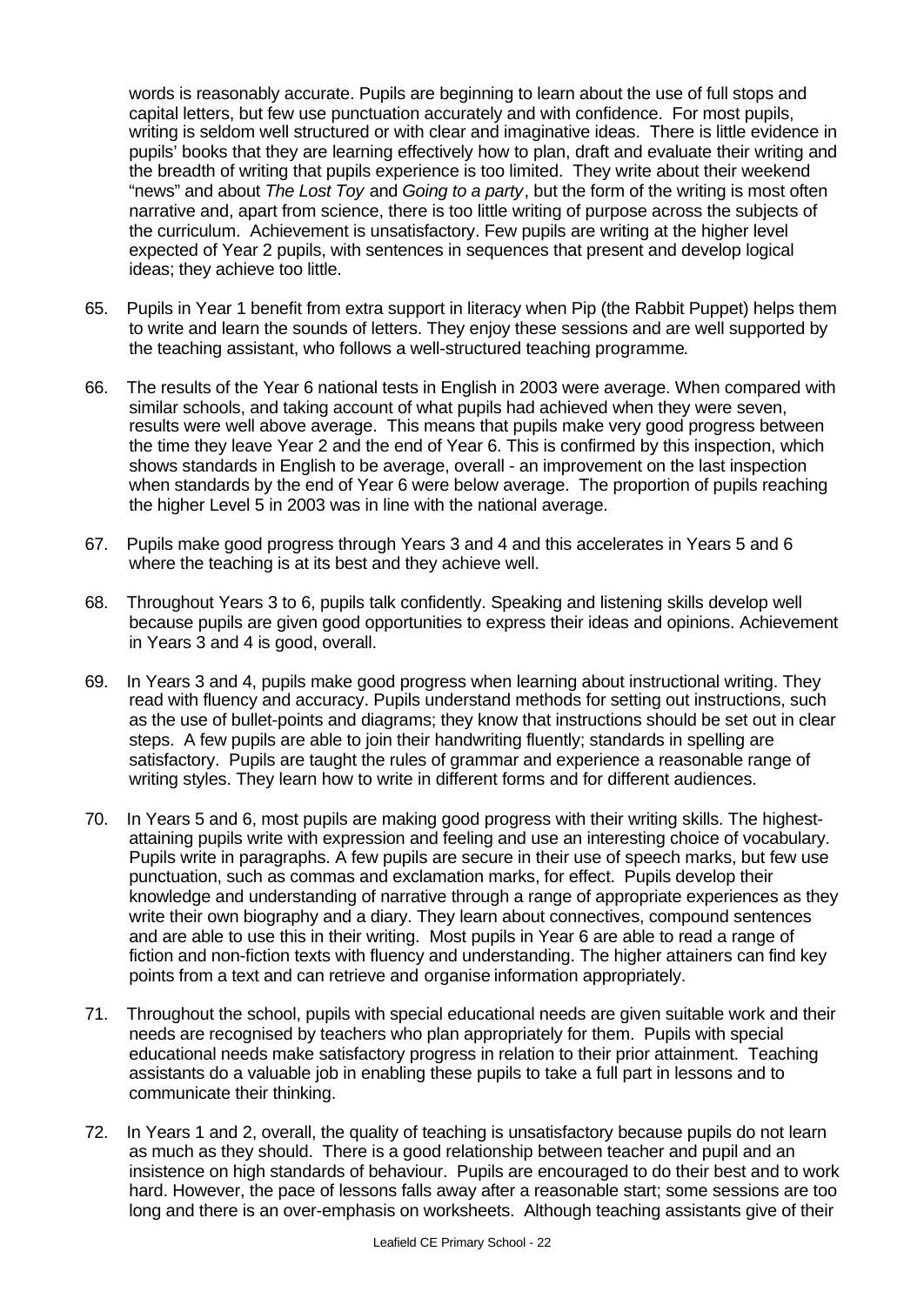best, their activity is not always clearly defined by the teacher and a sense of purpose is lost. Pupils receive too little challenge in their learning and, in some lessons, not enough is expected of them. A significant proportion of pupils, although well-behaved, do not achieve as well as they should.

- 73. The quality of teaching is at least satisfactory in Years 3 and 4; there are also some good features, such as the use of clear objectives for pupils' learning. During the middle part of lessons, the teacher works effectively with a designated group of pupils, giving good explanations and instructions and using questions well to aid learning. Pupils are usually able to concentrate and apply themselves to their work. Behaviour is good. Sometimes activities lack challenge, such as a simple cut-and-paste exercise as pupils learn about instructional text, but the pace of lessons is brisk. Individual needs are well catered for and the teaching assistant is deployed well to assist those pupils who find it difficult to learn. Most pupils progress at an appropriate rate and there are good relationships.
- 74. In Years 5 and 6, the quality of teaching is good. Very good questioning by the teacher is used to gain pupils' attention and they are challenged to think for themselves. Lessons are well planned and pupils know what they have to learn; relevant targets are set for individual pupils and for groups of pupils. There is a good balance in lessons between speaking, listening, reading and writing. When working to draft a suitable newspaper headline, pupils are interested, well-behaved and concentrate well. They enjoy their learning and can see purpose in it. They produce short and snappy headlines and gain a good understanding of the importance of an audience for the writer.
- 75. The headteacher monitors the teaching of literacy by observing lessons. The school has a good action plan for improving pupils' performance in English and has made the raising of achievement a key priority in the school improvement plan. This has yet to have an impact on standards in Year 2.
- 76. At the last inspection, pupils' attainment at the end of Year 6 in the national tests was well below average; it is now average and this is a clear improvement. At the last inspection, standards in writing by the end of Year 2 were judged to be average but were well below average in reading. The evidence of this inspection turns this around, in that attainment in writing is well below average and reading is average. Too little achievement in literacy by the end of Year 2 is a key issue from this inspection.

## **Language and literacy across the curriculum**

77. Pupils have good opportunity to apply their literacy skills in science, where they draft reports of investigations. In history, pupils select and record information appropriately. It is in Years 3 to 6 that pupils have the most useful experience of using their literacy skills across the curriculum.

## **MATHEMATICS**

Provision in mathematics is **satisfactory.**

#### **Main strengths and weaknesses**

- Standards of pupils aged eleven have improved since the last inspection
- All pupils achieve well in Years 3 to 6 because of the good teaching and learning
- There is a strong focus placed on developing pupils' number skills
- Achievement is unsatisfactory in Years 1 and 2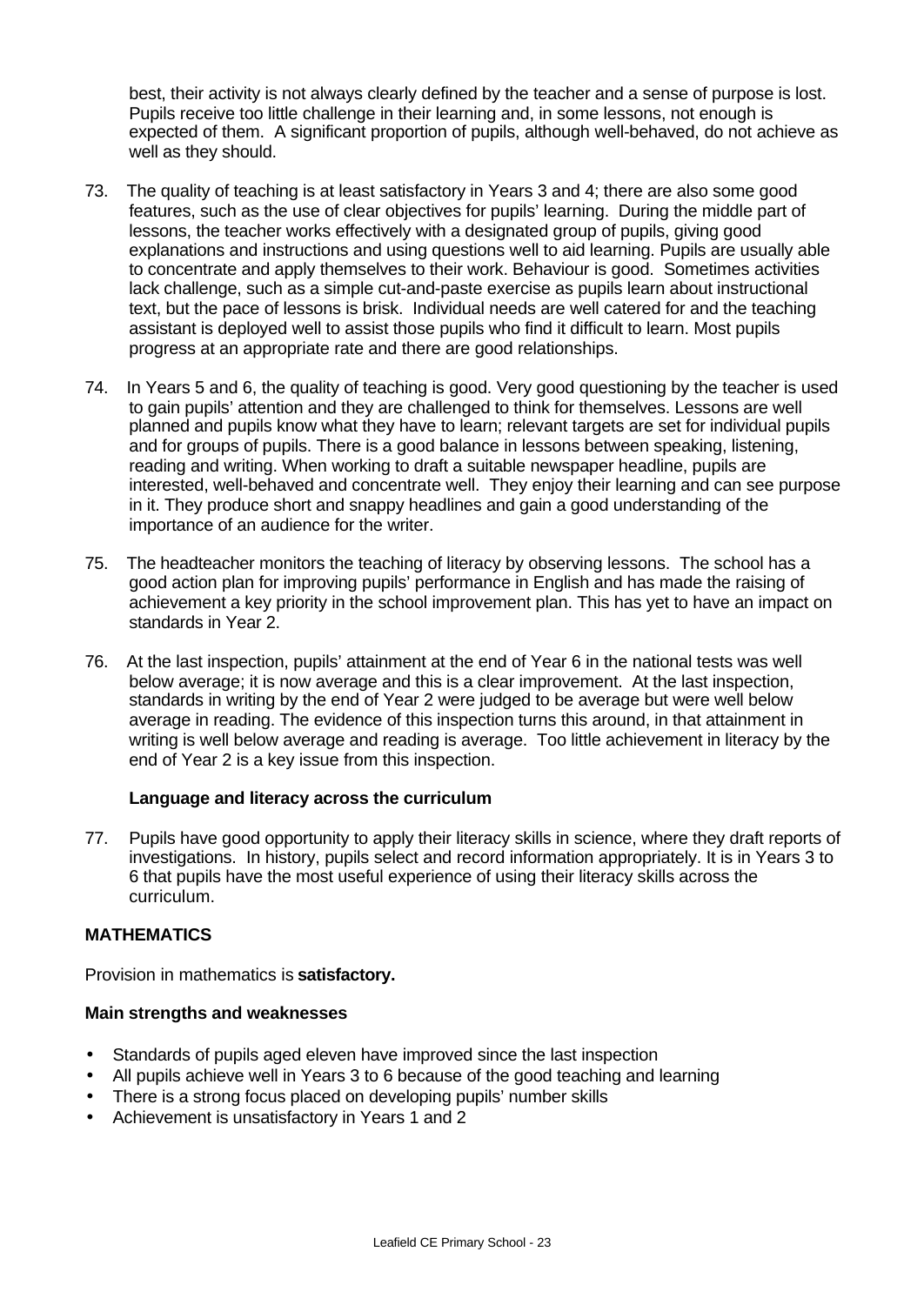## **Commentary**

- 78. By the time pupils reach Year 1 they have achieved well during the reception class and are at the expected standards. By the end of Year 2, the standards are below average. No sevenyear-olds reach the higher levels. Standards in mathematics in Year 6 are above average. Pupils with special educational needs are well supported by teachers and teaching assistants.
- 79. Since the last inspection, the school has worked hard to raise standards in Years 5 and 6 and this has been successful. The proportion of pupils reaching the expected levels has risen considerably as the quality of teaching has improved. The strong and appropriate focus on numeracy skills has improved pupils' knowledge and capability. The pupils' recall of other areas of mathematics is rather more limited. The previous inspection found that pupils' attainment at age seven was in line with national expectations; it is now judged to be well below.
- 80. In lessons seen, the quality of teaching was consistently good for the older children. In these, the teacher planned good progression through the lesson, successfully addressing the needs of each group, sustaining interest through challenge and deploying teaching assistants effectively. This resulted in the pupils being well-motivated, well-focused on their tasks and achieving well.
- 81. Introductions to lessons contain good oral exercises, although in some lessons insufficient attention is given to encourage pupils to share their particular strategies for calculating and solving problems. Middle sections contain good group teaching, with tasks that are carefully matched to the ages and learning needs of the pupils. Achievement during this group time is good and most pupils remain on task throughout. Where teaching is less successful teachers do not have sufficiently effective strategies for maintaining good behaviour and valuable working time is lost for some pupils when they become bored and off task. The final plenary sessions are used effectively to extend pupils' understanding of what has been learned during the lesson and to prepare them for the next lesson. This is good practice and maximises the use of time.
- 82. The breadth of the mathematics curriculum provision is satisfactory overall, but insufficient attention is given to developing pupils' problem-solving strategies and mathematical thinking.
- 83. The subject has been well led by the co-ordinator; teaching is monitored and the pupil's books checked regularly. The school uses assessment data to analyse where the pupils do well and not so well; this is beginning to enable the school to have a better view of standards.

#### **Mathematics across the curriculum**

84. Mathematics is used to support pupils' work in science and geography, for example, to display data graphically, although its impact is modest. The practical skills of measuring are practised effectively in design technology.

## **SCIENCE**

Provision in science is **very good**.

#### **Main strengths and weaknesses**

- Good teaching, through practical activity, of investigative and observational skills
- By the end of Year 6, standards are well above the national average
- By the end of Year 2, all pupils reach the expected standard for seven-year-olds
- An experienced and effective subject co-ordinator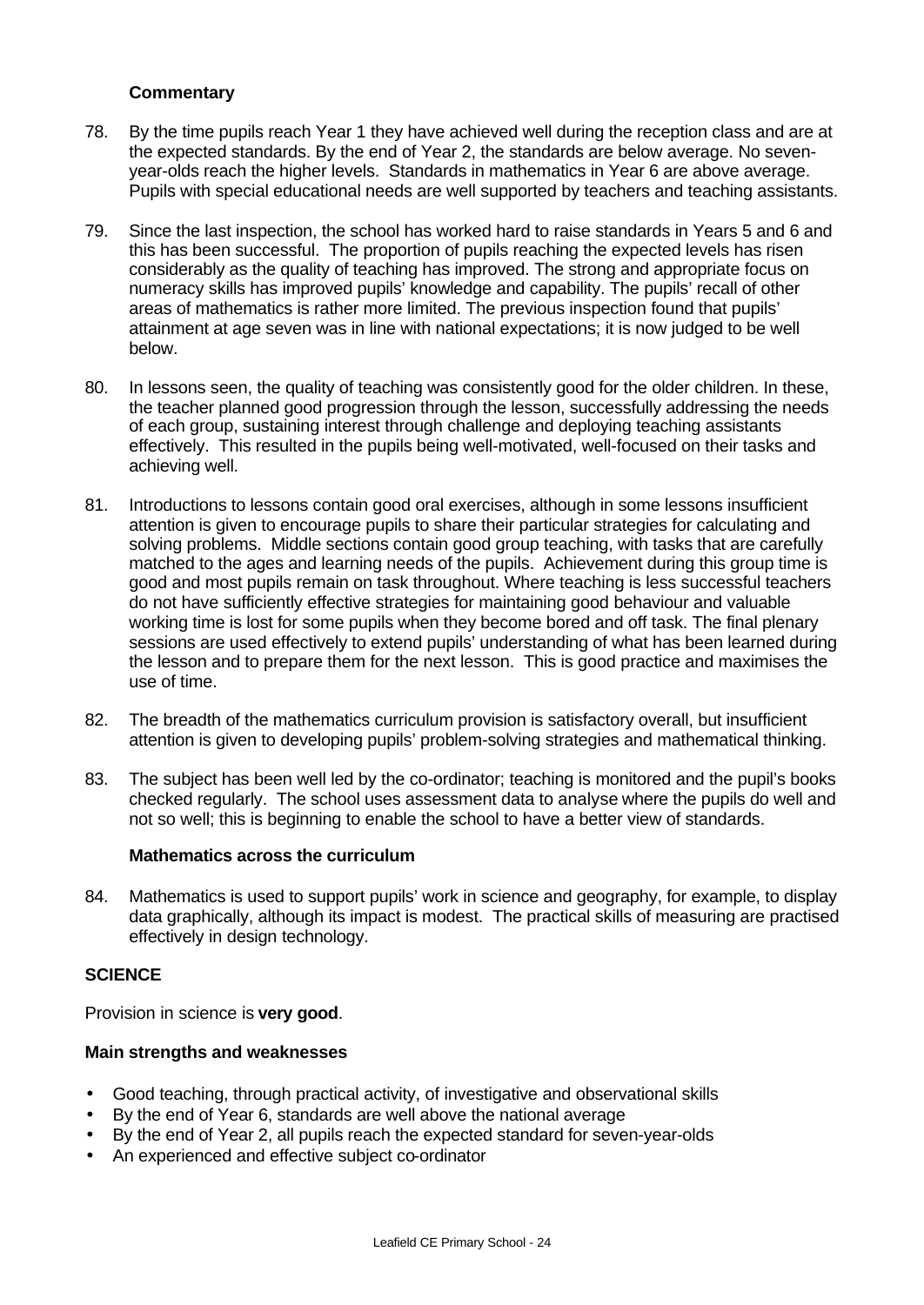## **Commentary**

- 85. By the end of Year 2, teacher assessment for 2003 showed that all pupils reach the expected level and, in comparison with the national figures, standards were well above average for all and similar schools. The overall the proportion of pupils reaching the higher Level 3 is below average.
- 86. The standard of work seen during the inspection was above average in both Year 1 and Year 2. In one lesson in the Year 1/2 class, taught by the subject co-ordinator, pupils gained a good idea of what makes a fair test and carefully carried out observations into reflection. A scrutiny of pupils' work in Year 2 shows that they develop a very good knowledge of scientific processes, such as making predictions, testing out ideas and recording information in a range of charts and tables. Pupils make very good progress in Year 1 and 2 and acquire a very good range of scientific knowledge as they study such topics as forces, food chains, and electricity. Practical investigation is a key feature of their work.
- 87. By the end of Year 6, national tests in both 2002 and 2003 show that standards are well above the national average and well above those of similar schools. Standards have been well above those of similar schools for three years. Since the last inspection, standards have risen dramatically from well below to well above average. There is no significant difference in the attainment of boys and girls.
- 88. The standard of work seen during the inspection was above average in Years 3 to 6. Pupils make good progress and achieve well. They have the opportunity to undertake a broad range of work, including experimental and investigative work. Pupils' recording of work is good and includes the use of scientific diagrams, tables and charts and graphs. They develop a good understanding and knowledge of scientific terms such as particle and vacuum. They learn well how to use evidence and apply a fair test; they make reasoned predictions and make observations to confirm them or not. For example, pupils in Year 5 and 6 draw graphs to demonstrate how shadows change with distance from the light source.
- 89. The quality of teaching in Years 1 and 2 is good and subject knowledge is excellent. In the lesson seen, the strengths were:
	- Very good use of questioning that challenged pupils' thinking and helped them to learn rapidly
	- A very good rapport with pupils who readily settled to their work with interest and enthusiasm and used all available time for learning
	- A good recapitulation of previous learning to ensure a secure foundation of knowledge and understanding
	- Very good opportunity for pupils to observe, predict and investigate

• Very good development of pupils' knowledge of scientific terms and methodology As a result of this good teaching, pupils make good gains in their learning. They develop very positive attitudes to science and learn to find out for themselves by working both independently and co-operatively. Teaching assistants are well directed and provide good support for pupils to extend their thinking and acquire appropriate vocabulary. Pupils achieve well.

90. The quality of teaching in Year 3 and 4 is satisfactory. The objectives pupils have to learn are explained clearly by the teacher and pupils understand what they have to do. They learn about how sound travels through air and through water and have good opportunities to talk in pairs about what they think will happen before conducting tests to check this out. They listen to the sound a clock makes as it travels through a balloon filled with air and one filled with water. The teacher structures the lesson into three clear parts, with a good introduction, a middle section for investigation and a plenary to draw the learning together.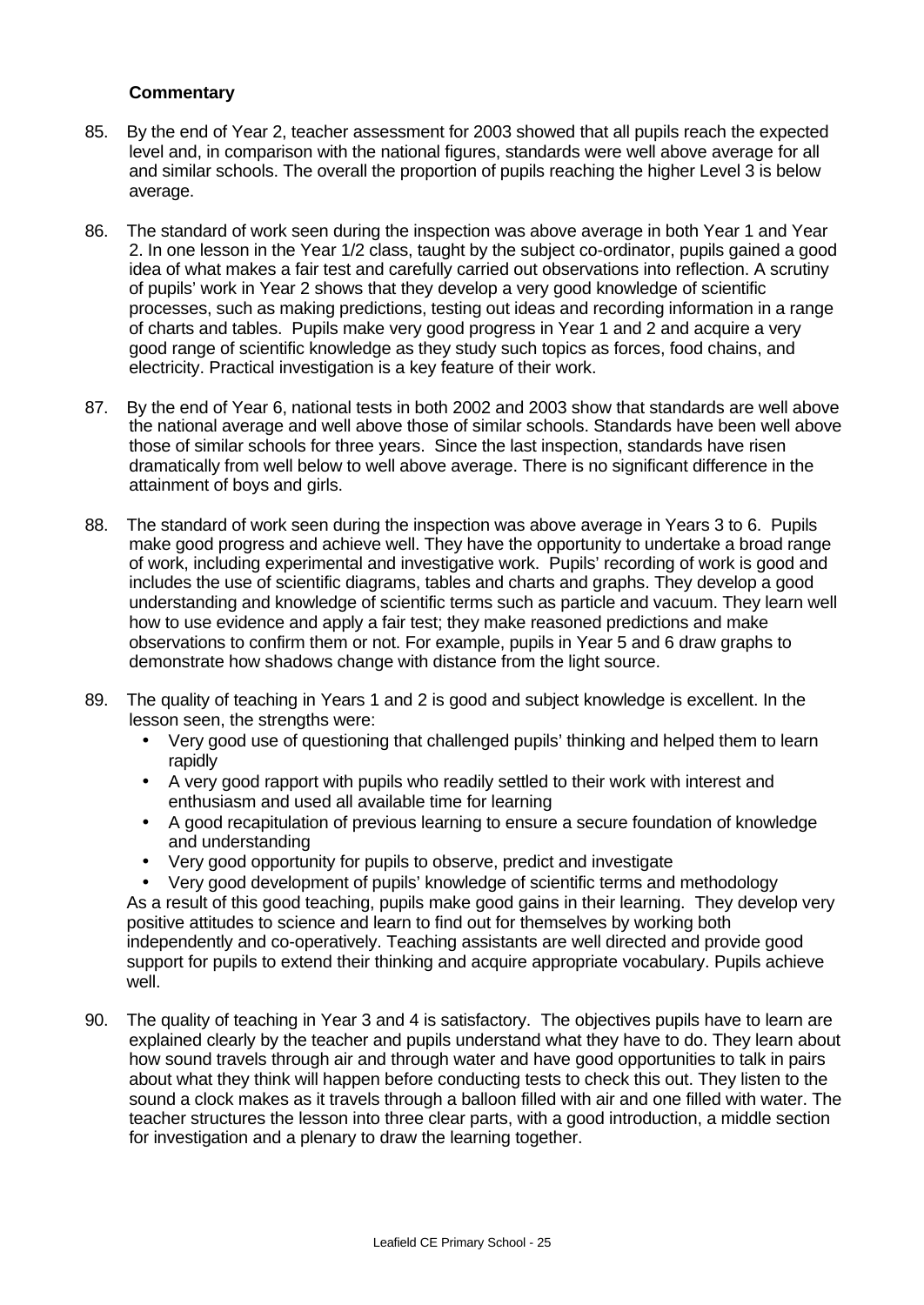- 91. In Years 5 and 6, teaching is good. Lesson plans are well written, with clear objectives for pupils' learning. Resources are prepared well and the organisation of lessons is efficient. This establishes a calm and ordered working atmosphere within which pupils can safely and thoughtfully carry out investigations to develop their understanding of scientific method. They carry out an investigation as to how various solids dissolve in water; they measure accurately and with co-operation, recording results clearly. The teacher organises pupils effectively into groups, ensuring that pupils can support each other. Pupils learn to take responsibility. Pupils develop very good attitudes and enjoy their learning, making good gains in their knowledge of the scientific process of prediction, investigation and deduction from evidence. Good plenary sessions draw effectively on what pupils have learnt so that key points are emphasised. Pupils' behaviour is very good. Lessons move at a brisk pace and pupils sustain concentration and remain fully involved.
- 92. The work of the science co-ordinator is very effective and the quality of the science curriculum is very good because:
	- A science action plan identifies how the subject will be monitored and evaluated and improved where necessary
	- There is a good audit that informs the action plan and this includes the observation of lesson and a scrutiny of samples of pupils' work
	- Specific activities are organised to raise the profile of the subject and stimulate pupils' interest, such as a science week and visits to various places
	- Test results are analysed and pupils' performance is monitored and tracked as they move through the school
- 93. This very good provision enables pupils to achieve well and explains the high standards reached by the end of Year 6. At the last inspection, pupil's attainment was well below average by the end of Year 6 and average by the end of Year 2. The improvement since the last inspection has been very good. At the last inspection, teaching was satisfactory in Years 5 and 6 and now it is good.

# **INFORMATION AND COMMUNICATION TECHNOLOGY**

Provision in information and communication technology (ICT) is **unsatisfactory.**

## **Main strengths and weaknesses**

- There has been a recent improvement in staff expertise
- ICT is not used consistently to support learning in other subjects
- The equipment for ICT is unreliable
- There is insufficient software to deliver the ICT curriculum effectively to older pupils

- 94. By Year 6, pupils' ICT skills are good in some areas, namely word processing, but poor in control, monitoring and modelling. Overall, in Year 6, pupils' achievement is unsatisfactory; in the direct teaching session seen, the pupils were making satisfactory progress. It is not possible to reach a judgement about standards in other year groups as no use of ICT was observed during the inspection. Since the last inspection, national funding has meant that teachers have received training. Problems with the reliability of equipment, however, discourage teachers from using the computers. Progress since the last inspection has, overall, been unsatisfactory.
- 95. Conversations with pupils and examples of their work show that they are confident in accessing the Internet for research, presenting text and using spreadsheets. They are enthusiastic about the use of ICT to improve the presentation of their work. The co-ordinator leads the subject well but much of her time is currently taken resolving technical problems. Assessment procedures have been revised and class record sheets provide a good overview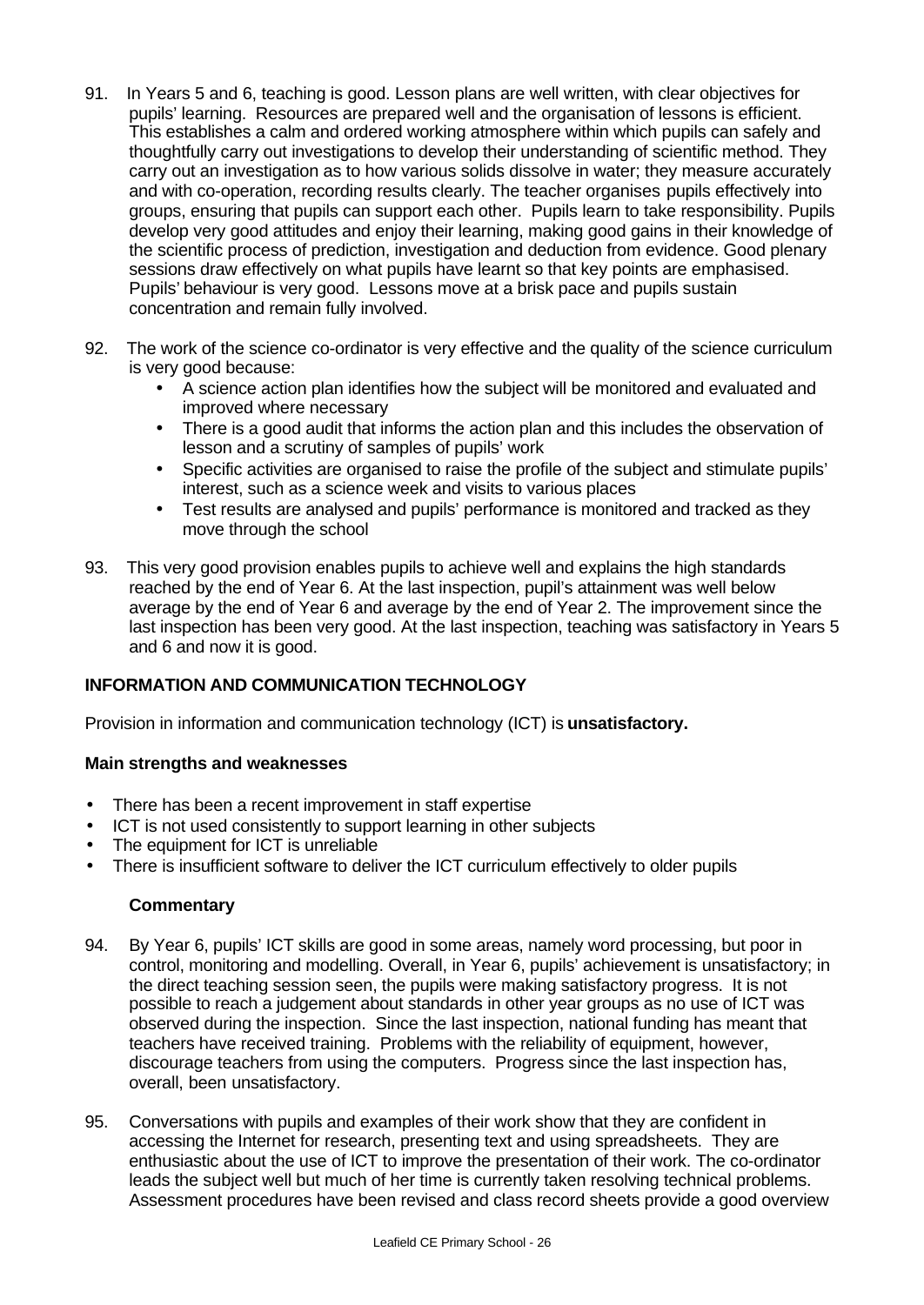of coverage and indicate the next steps in learning. A portfolio of pupils' work is being assembled and will provide all teachers with clear exemplification of standards. The school also has a clear view of how to improve the provision for ICT when the new building is completed.

## **Information and communication technology across the curriculum**

96. During the inspection, little use was seen of ICT outside the direct teaching session. Pupils use computers to consolidate numeracy skills in mathematics, for writing tasks in English, to record science investigations and to access the Internet for research. However, the level of access for individual pupils is limited by all the computers being adjacent to a classroom which is also used for withdrawal groups.

# **HUMANITIES**

97. In humanities, work was sampled in **geography**, with no lessons seen in this subject. It is therefore not possible to form an overall judgement about provision in this subject. A sample of pupils' work was scrutinised and discussions were held with pupils and from this there is every indication that standards are satisfactory. In Years 1 and 2, pupils are able to acquire a firm sense of place as they learn about going to the seaside and what it would be like to live on an island. They find out about their own village and draw simple maps to show their route to school. Pupils talk confidently about local places. In Years 3 to 6, pupils learn about places beyond the immediate locality and display a sound knowledge of maps. Pupils are involved in a local ecology project that includes tree study in a nearby wood. The environment near to the school, including the village, is an excellent resource and this is used well to enable pupils to follow a local studies programme. Pupils also visit other places of interest and there is a residential experience. At the last inspection, standards were satisfactory at Key Stage 1 but not at Key Stage 2; this inspection is an improvement, as standards at both key stages are now satisfactory.

## **History**

Provision in history is **satisfactory.**

## **Main strengths and weaknesses**

- A well-thought-out curriculum plan, that sets out clearly what pupils will learn as they progress through the school
- Good use of artifacts and visits to places of interest to stimulate pupils' enthusiasm

## **Commentary**

98. Standards are satisfactory throughout the school. Pupils in Year 2 have a sound knowledge of some major historical events, such as the Great Fire of London and they know about famous people from the past, such as Florence Nightingale. They use their knowledge to answer questions about the past and are developing a satisfactory understanding of chronology. Some of the more-able pupils work out that Florence Nightingale was over 90 years of age when she died because she was born in 1820. In Years 3 and 4, pupils gain a good understanding of how the past is represented in various artifacts that are still with us today, as they learn about items from Egypt brought to school by one of the teaching assistants. They are interested in Egyptian dress and enjoy learning about the pyramids. Pupils in Years 5 and 6 can select and record appropriate information about the Celtic way of life when studying the topic of Invaders and Settlers. Pupils use their writing skills well as they draft a story about the ancient Egyptian God Osiris.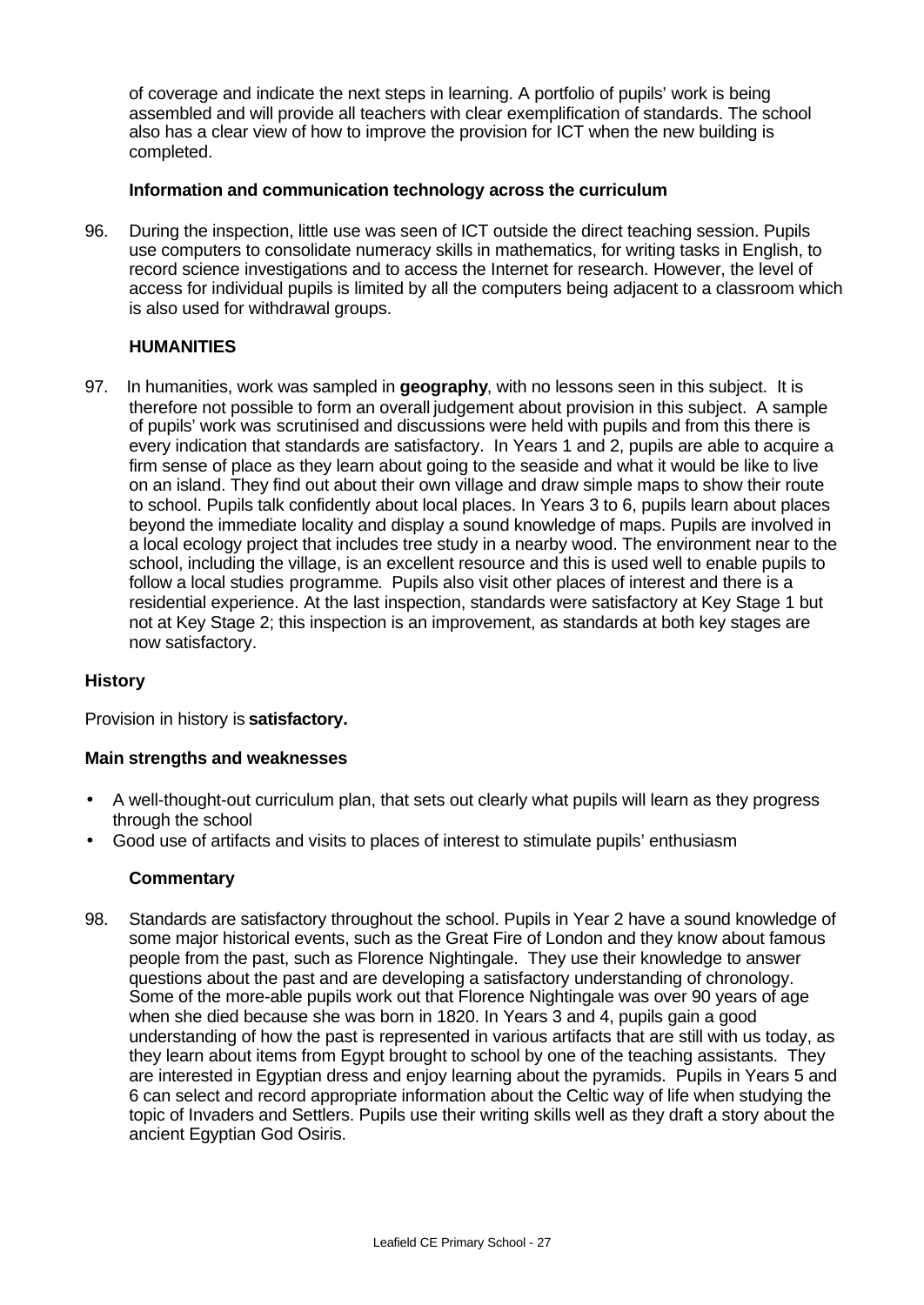- 99. Three lessons were seen. In all lessons, pupils behaved well and showed a lively interest in the things they were being taught. There is a good rapport between teacher and taught. Lessons are well organised and there is a good use of first-hand evidence, such as Roman coins loaned from a museum. Longer lessons in Years 5 and 6 are broken effectively into shorter sections and this enables pupils to sustain their interest as they use materials, watch a video and draft their writing. The quality of the teaching is good in Year 5 and 6, and satisfactory in the other years. Overall, pupils make satisfactory gains in their learning.
- 100. The school has good curriculum plans to ensure that pupils do not unduly repeat work as they progress through the school. There is a series of visits to places of interest such as museums and a Tudor manor. A residential visit for older pupils allows further first-hand experience. The co-ordinator checks on the quality of work in pupils' books, but there is little evidence of more extensive monitoring of the subject and time available for this is limited.
- 101. At the last inspection, standards were also satisfactory and this has been maintained.

## **Religious education**

Provision for religious education is **satisfactory.**

#### **Main strengths and weaknesses**

- An enthusiastic and knowledgeable co-ordinator
- A well-planned curriculum and opportunities for pupils to visit places of religious interest

## **Commentary**

- 102. No teaching was observed, but a scrutiny of pupils' work, discussions with them and with the subject co-ordinator indicate that standards match those expected by the Agreed Syllabus. The curriculum is well planned to cover all the major world religions, with an appropriate emphasis on Christianity. The school follows the Agreed Syllabus in an appropriate way. Pupils in Year 6 produce good quality work on the visual symbols of Islam. There is ample opportunity for pupils to reflect on their experience and to ask questions of meaning and value. Pupils show a good knowledge of the key elements of Christianity and talk confidently about the major Christian festivals and with a good understanding of their purpose. There is suitable opportunity for all pupils to learn about the Bible and they are able to retell key stories from both the Old and New Testaments. Pupils have positive attitudes to the subject and enjoy listening to stories from the major world religions.
- 103. The co-ordinator, with support from a church trust, has built up a good range of materials to support teaching, including large books and sets of Bibles. There are regular visits to the village church and the vicar visits each week. Pupils have made visit to places of religious interest, including the synagogue in Oxford. At the last inspection, standards were found to be satisfactory and this has been maintained; resource provision has improved.

## **CREATIVE, AESTHETIC, PRACTICAL AND PHYSICAL SUBJECTS**

- 104. No lessons were observed in music, art and design and design technology, but there was a scrutiny of a sample of pupils' work and discussions with them for each of these subjects. There is every indication that standards are average in these subjects.
- 105. In **music,** the whole school was heard singing in assemblies and the violin and recorder groups were observed. Older pupils are confident singers. They sing tunefully, with an awareness of breathing, diction and dynamics and obviously enjoy singing. Concerts and performances in the church and village hall also contribute to pupils' overall musical experience. This positive picture has been maintained since the last inspection.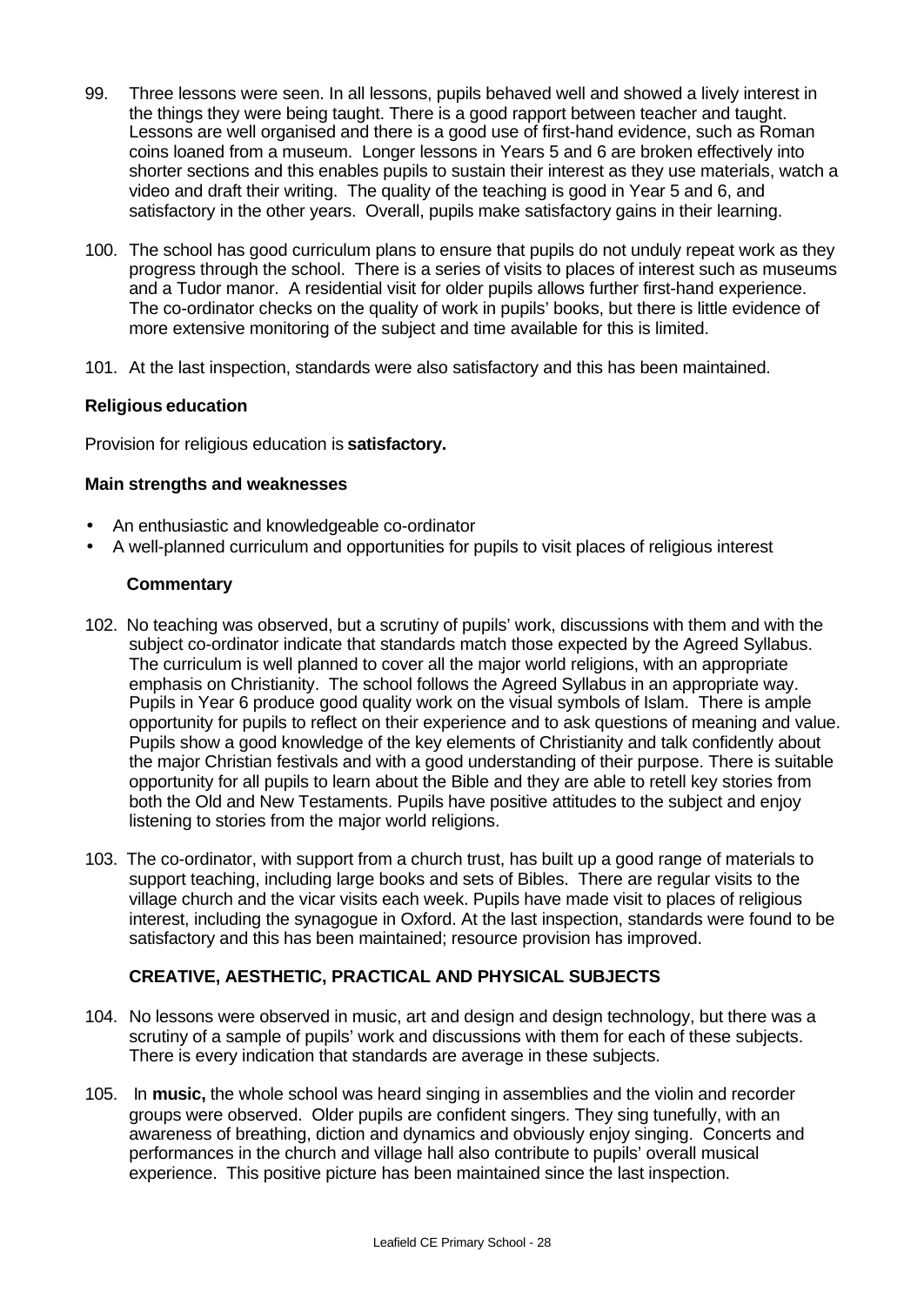- 106. In **art and design,** In Years 1 and 2, pupils are able to mix colours and they learn how to draw from first-hand observation, for example, drawings of building around the village green. In Years 3 and 4, pupils know about the work of artists such as Matisse and use the techniques he employed to produce work of their own. Pupils in Years 5 and 6 complete well-observed drawings and paintings of flowers, and there are good links with other subjects as they draw and paint figureheads from ancient Egypt. Pupils are also able to print using a range of media and achieve well in pottery where they have produced clay masks that are expressive and capture the character of the person they are studying. At the last inspection, standards were also found to be satisfactory.
- 107. In **design and technology**, pupils are gaining experience of a range of materials and techniques. They are developing the expected subject skills through designing, making and evaluating a variety of products, such as purses, clay plaques and coats. Design and technology is also used to good effect to support other subjects, such as history, where the pupils have made models of pyramids, shadufs and shabtis. Provision is satisfactory, as found in the last inspection. Resources are sufficient despite the physical limitations of the building and adequate to deliver the subject. The use of ICT to support learning in design and technology is satisfactory.

#### **Physical education**

Provision in physical education is **satisfactory.**

#### **Main strengths and weaknesses**

- The school's provision for team games
- The provision of swimming for pupils
- The provision of opportunities outside the normal school day to participate in sports
- The provision of outdoor play and physical development in the reception class needs attention

- 108. Physical education lessons were seen for Years 1, 2, 5 and 6. The quality of teaching was good, overall. Pupils have good opportunities to play team games and to learn to swim. The previous inspection report found that teaching was satisfactory. The previous report also found that progress in swimming was unsatisfactory. It is now satisfactory. This represents an improvement since the last inspection.
- 109. In one of the lessons seen the teaching was very good, as all pupils were fully involved in the lesson. The time available was used well and the lesson flowed well from warm-up activities, to practice, to small-team games to cool-down activities. During the lesson, pupils were kept fully involved and were enthusiastic in improving their skills. Behaviour was very good.
- 110. By Year 6, pupils have developed the skills of receiving and sending a ball, and demonstrate this when they participate in football practice. They have a clear understanding of the rules of the game and the principles of attack and defence. In the football team, all pupils concentrated very well during practice and used lesson time to the full. By skilfully using demonstration, and structuring the lesson, the coach ensured that the pupils faced increasing challenges. The teaching thus ensured that the pupils were taken to the edge of their capabilities and their skills increased as a result. Year 6 pupils are familiar with the need to warm up before exercise and are aware of the effect of exercise on their bodies.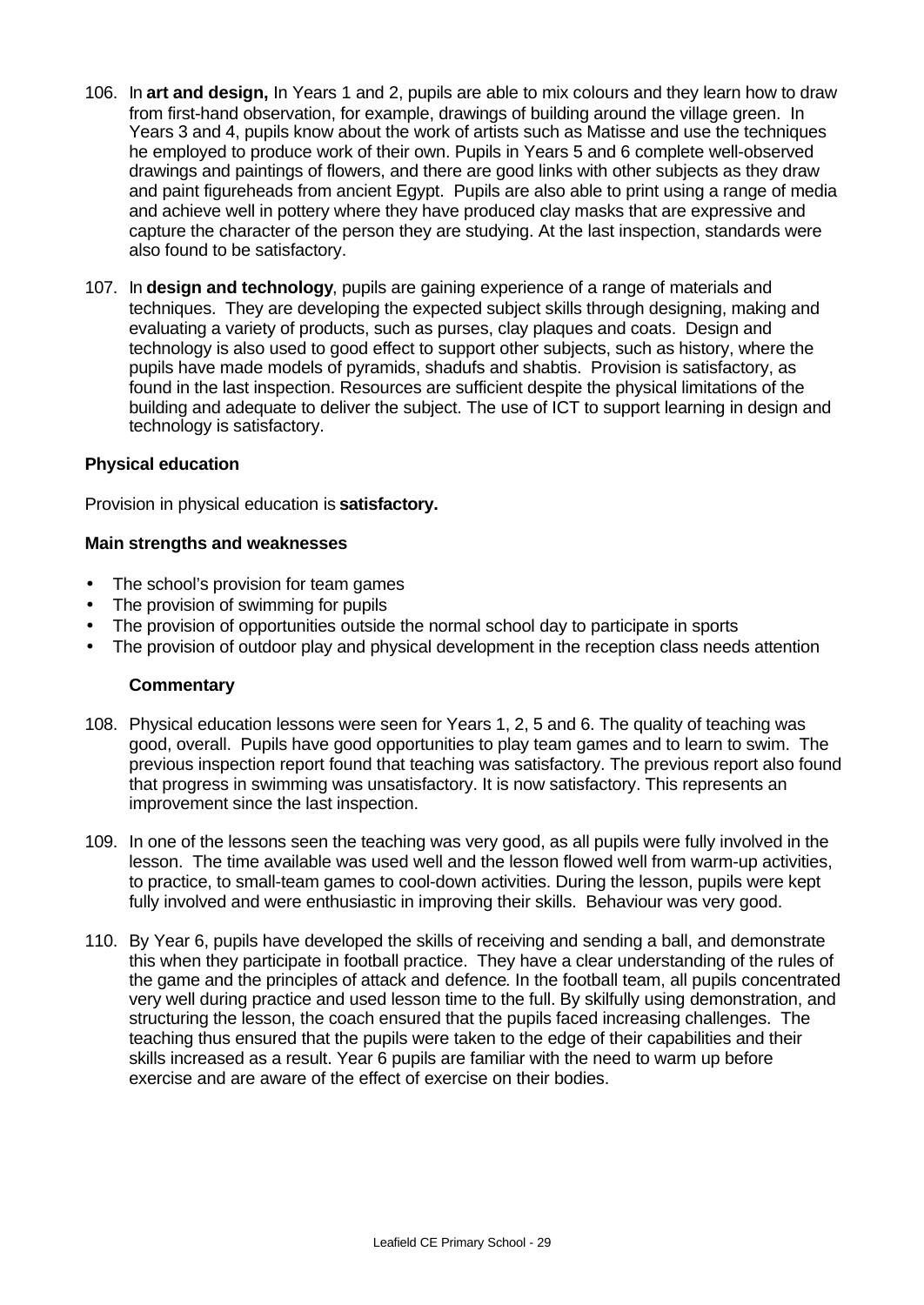#### **PERSONAL, SOCIAL AND HEALTH EDUCATION AND CITIZENSHIP**

111. No lessons were seen but, from a scrutiny of teachers' planning and discussions with pupils it is clear that, there is an effective and planned programme of provision for health education and this is well received by pupils. They learn about a healthy life style and the need for a balanced diet and exercise. The school council allows pupils to voice their opinions and they do so in an articulate and thoughtful manner. Assemblies provide a good opportunity for pupils to explore social issues. The school has a good community spirit and all pupils are valued; this enables them to grow in their understanding of citizenship and to take responsibility for their actions. Pupils have good opportunities to make choices in their learning, particularly in the reception class.